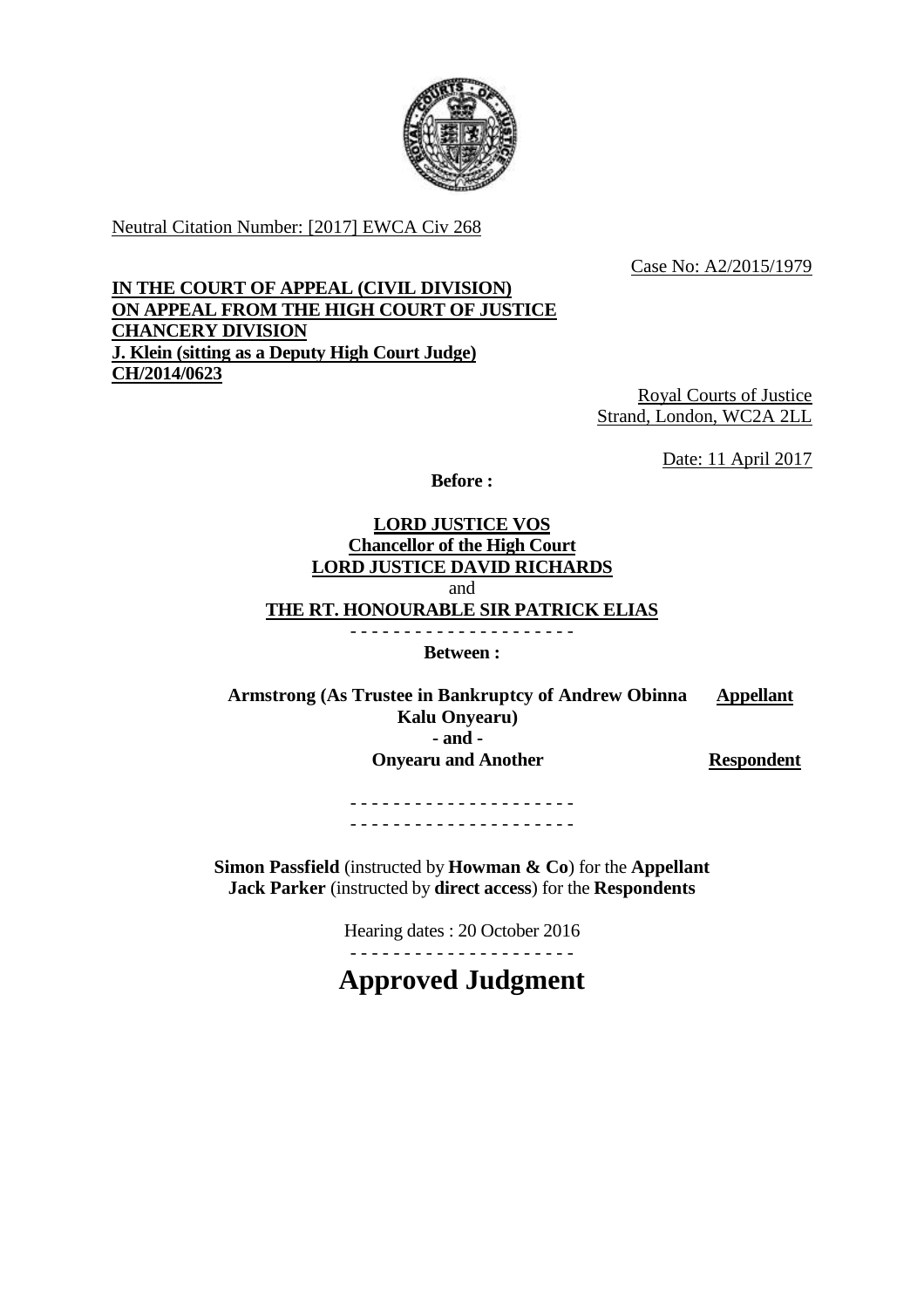## **Lord Justice David Richards:**

#### *Introduction*

- 1. Where property jointly owned by A and B is charged to secure the debts of B only, A is or may be entitled to a charge over B's share of the property to the extent that B's debts are paid out of A's share. This is known as the equity of exoneration. Although this label, and its origins in the protection given by equity to married women's property rights before the Married Women's Property Act 1882, lends an obscure, even archaic, air, it is best understood as part of the relief more generally given to sureties against the principal debtor. It is as much a feature of contemporary law as it was of equity in the  $18^{th}$  and  $19^{th}$  centuries.
- 2. The most common example of jointly-owned property is a house or flat owned by a co-habiting couple, married or unmarried. For this reason, the cases in which the courts usually encounter the equity of exoneration are those in which, first, an unmarried couple separate and their interests in the property must be determined; second, a co-habitee, whether married or unmarried, becomes bankrupt and the trustee in bankruptcy seeks to realise the bankrupt's share of the property; and, third, a judgment creditor of one co-habitee, married or unmarried, seeks to enforce the judgment against the property. But the equity is not confined to co-habiting couples and may arise in the case of any joint owners of property: see, for example, *Gee v Liddell* [1913] 2 Ch 62 and *Re a debtor (No 24 of 1971); Ex parte Marley v Trustee of the Property of the Debtor* [1976] 1 WLR 952.
- 3. This appeal concerns the circumstances in which the equity will or will not be available to the co-owner, and in particular the part that benefit to the co-owner from the secured indebtedness plays. The authorities establish that the availability of the equity is a matter of the actual or presumed intention of the parties. If the actual intention is that the equity is to apply or, conversely, is not to apply, this determines the issue. In many cases, however, there is no evidence of actual intention, and the law will arrive at the parties' presumed intention from an examination of all the relevant circumstances. Without confining that enquiry, the common touchstone is to determine whether the co-owner was intended to receive benefits from the debts secured on the property. It is the nature of those benefits that lies at the heart of this appeal, and in particular the effect of indirect, as opposed to direct, benefits. As counsel for the appellant observed, this is the first occasion on which any issue on the equity of exoneration has arisen for decision by the Court of Appeal since *Paget v Paget* [1898] 1 Ch 470.
- 4. In the present case, the respondents Mr and Mrs Onyearu are a married couple. Mr Onyearu was declared bankrupt in 2011 and the appellant is his trustee in bankruptcy (the trustee). Mr Onyearu was the sole registered proprietor of the matrimonial home at 58 South Park Crescent, Catford, London SE6 but he and his wife maintained that they beneficially owned the property in equal shares and a declaration to that effect was made by Chief Registrar Baister in an application brought by the trustee for the sale of the property. Following the filing of evidence by Mr and Mrs Onyearu, the trustee did not oppose the making of the declaration.
- 5. The application was adjourned for further orders and directions, and came before Deputy Registrar Middleton who, by an order dated 18 November 2014, dismissed the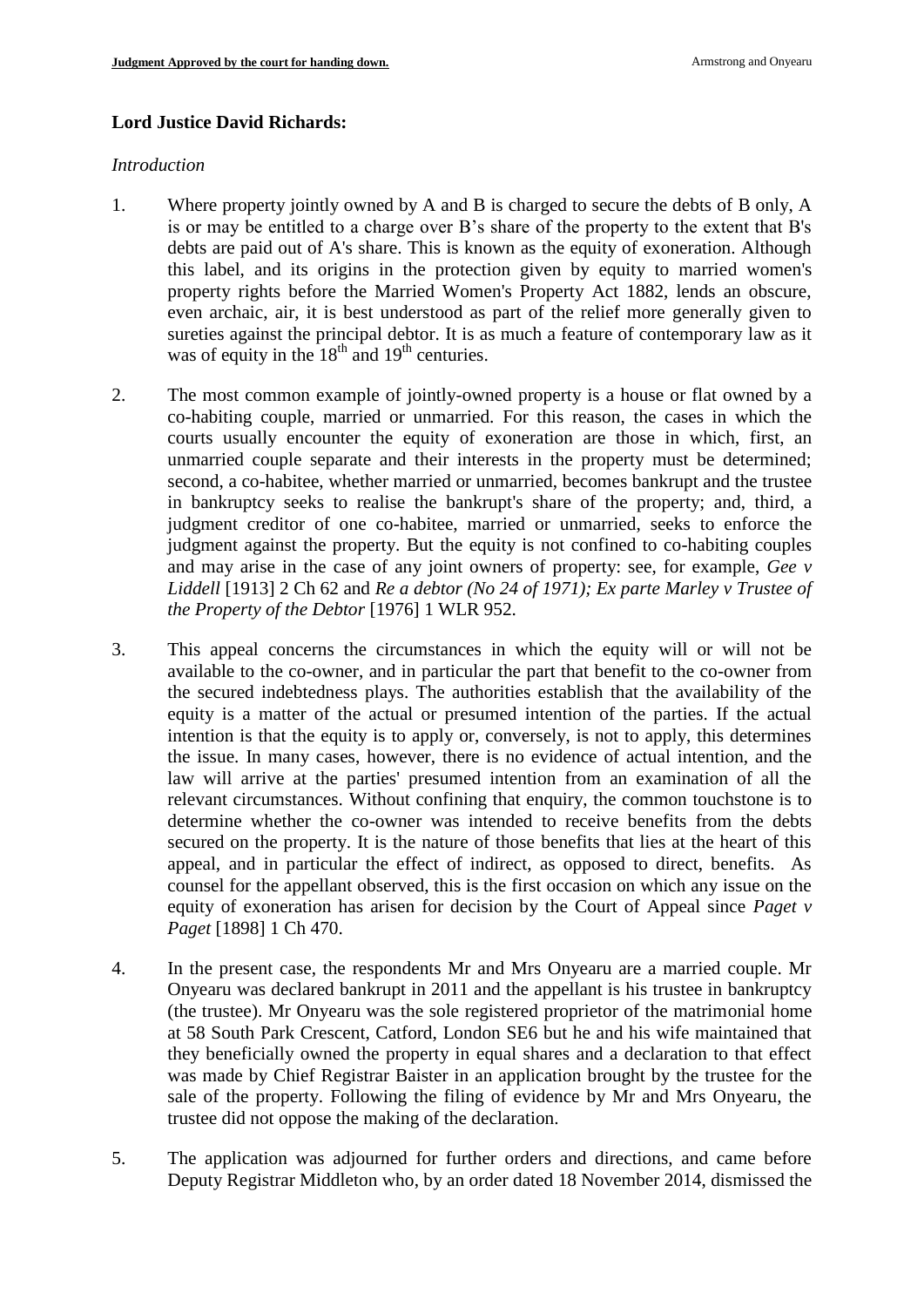application. He did so on the grounds that Mrs Onyearu was entitled to a charge on her husband's half share in the property by way of an equity of exoneration in respect of a loan facility granted to Mr Onyearu by Bank of Scotland plc (the bank) in 2005, and the charge exhausted Mr Onyearu's beneficial half interest.

- 6. The facility was to provide funds to meet liabilities of the solicitor's practice carried on by Mr Onyearu as a sole practitioner (until he took on a salaried partner in 2005). It was secured by the all monies charge in favour of the bank originally granted to secure the loan taken out to purchase the property. It was contended by the trustee that the equity of exoneration did not arise in this case because, although the loan facility was directly for the benefit of Mr Onyearu only, by way of discharging his personal business debts, Mrs Onyearu had obtained an indirect benefit as it enabled Mr Onyearu to continue in practice and apply drawings from the practice in meeting monthly interest payments on the original mortgage loan from the bank.
- 7. Permission to appeal was given by the deputy registrar. The appeal was heard by Mr Jonathan Klein, sitting as a Deputy Judge of the Chancery Division, and by an order dated 3 June 2015 he dismissed the appeal.
- 8. In applying for permission to appeal to this court, counsel for the trustee submitted that the case raised an important and novel point as to the application of the equity of exoneration where the joint owner has received an indirect, as opposed to a direct, benefit. There was no English authority directly on this point. Lewison LJ granted permission for a second appeal because the question raised an important point of principle.

## *The facts*

- 9. The property was purchased in 2000 for £165,000 in the sole name of Mr Onyearu as the matrimonial home for Mr and Mrs Onyearu and their children. There were five children at the date of purchase and their sixth child was born the following year. The purchase was funded by a 100% interest-only loan in the sole name of Mr Onyearu, secured by a first legal charge on the property. Mr and Mrs Onyearu spent about £18,000 on improvements to the property, the cost of which was shared equally between them. In addition, they jointly borrowed £7,000 for kitchen improvements on a joint account with Nationwide Building Society. They jointly borrowed a further £3,000 from GE Money Home Lending for a loft conversion, which was repaid in instalments by Mrs Onyearu.
- 10. Mr Onyearu carried on his solicitor's practice and Mrs Onyearu was a business development lecturer. Bank statements exhibited by Mrs Onyearu disclose regular income from a firm of solicitors in the City and from the London Borough of Lewisham. They had separate bank accounts, into which their respective incomes were paid and from which they each made payments. Both contributed to their joint living expenses. Until 2010, Mr Onyearu met the monthly interest payments on the original mortgage loan. Mrs Onyearu paid the utility bills, council tax and all other household expenses. After Mr Onyearu got into financial difficulties in about 2009, Mrs Onyearu took over responsibility for the monthly interest payments, with some assistance from their children.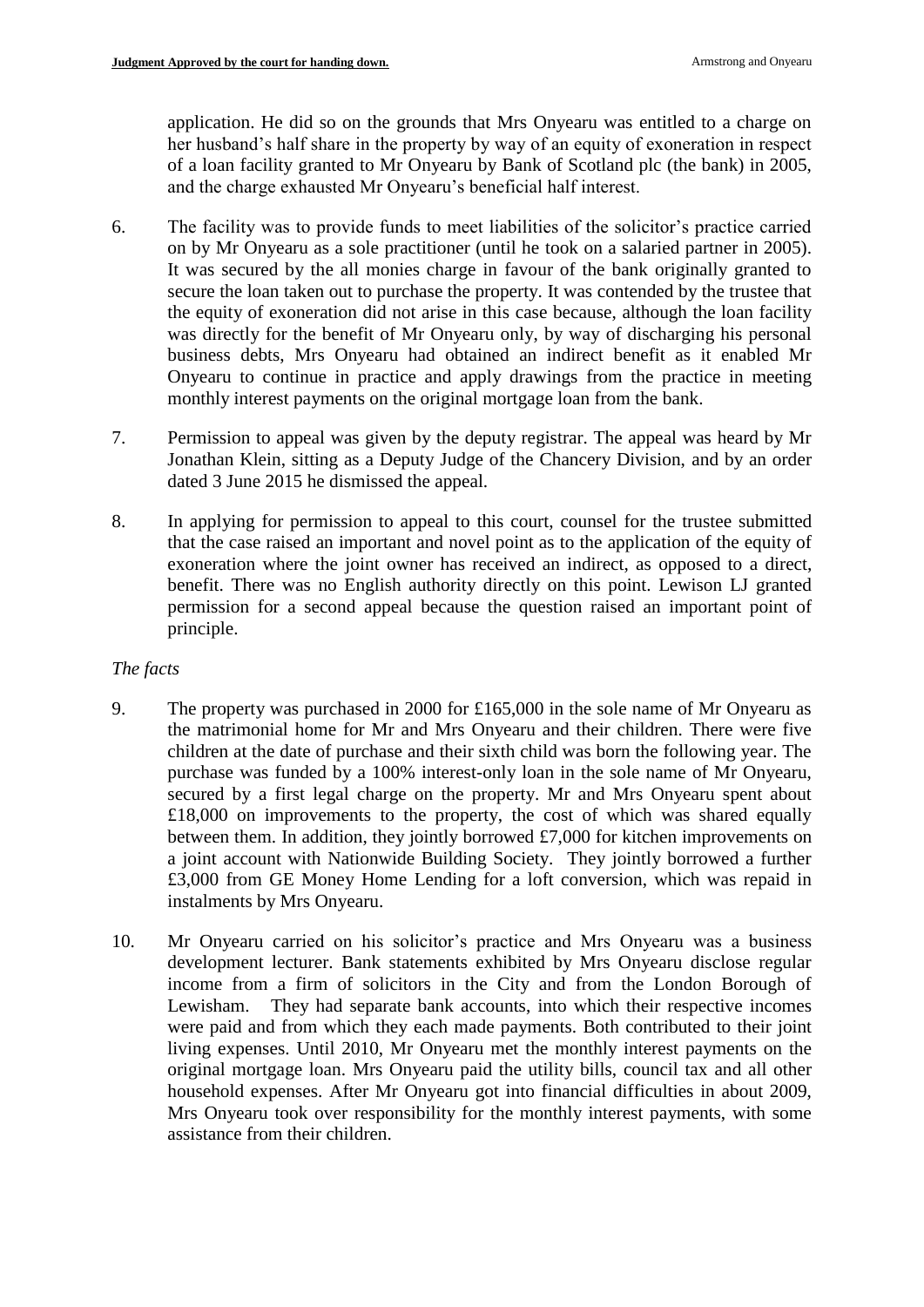11. In a witness statement dated 3 July 2012 made by Mr Onyearu in support of the claim for equal beneficial interests in the property, he said:

> *"I confirm that since it was my name on the mortgage, it was agreed by us that the mortgage payments would come out of my personal account. This was only for the purpose of good order and for no other reason. The funds that were used to pay the mortgage was part of the family income received into my personal account and apportioned, by our agreement, for this purpose. However, these payments were able to be made because we agreed that my wife would and indeed did make a number of other of the household expenses [sic] including the utility bills, and food. In addition, my wife also continued to contribute substantial sums to the upkeep and maintenance of the property."*

- 12. In a witness statement made by Mrs Onyearu on the same date, she referred to the monthly interest payments made by her husband and continued that "he was only able to do this because his income was freed up due to my taking responsibility for a number of the other household expenses." Mrs Onyearu exhibited the statements for her own bank account for the period 1 April 2000 to 30 June 2006, which show substantial payments into and out of the account.
- 13. In 2004, Mr Onyearu's practice started to experience financial difficulties. In 2005. he obtained the loan facility to which I earlier referred from the bank (the business loan), secured by its legal charge on the property. Mr Onyearu informed his wife of the loan and the fact that it was secured on the property. He did not seek her consent, but neither did she object. There was no agreement between them as to whether and, if so, how the liability on the loan facility should be shared between them. Between 2005 and 2007, Mr Onyearu used the facility to pay debts of his practice totalling £131,642. These included a payment of £41,950 in respect of VAT in April 2005.
- 14. The financial problems facing Mr Onyearu's practice evidently worsened. The firm closed at the end of September 2010. The Solicitors Regulatory Authority intervened in the practice and took possession of its files in December 2011. Mr Onyearu had been declared bankrupt on 3 March 2011.

## *The judgments below*

15. In his judgment, Deputy Registrar Middleton stated that he did not understand there to be any difference between counsel as to the principles to be applied. He was reminded and accepted that "it is necessary in applying these principles to have regard to the facts of the individual case." In concluding that the equity of exoneration applied in favour of Mrs Onyearu, the Deputy Registrar relied principally on the following factors: the business loan was the sole liability of Mr Onyearu and was applied in paying debts of his practice for which he was alone liable (subject to any liability of his salaried partner from 2005); neither Mrs Onyearu nor any other member of the family had any involvement of any kind in Mr Onyearu's practice; Mrs Onyearu had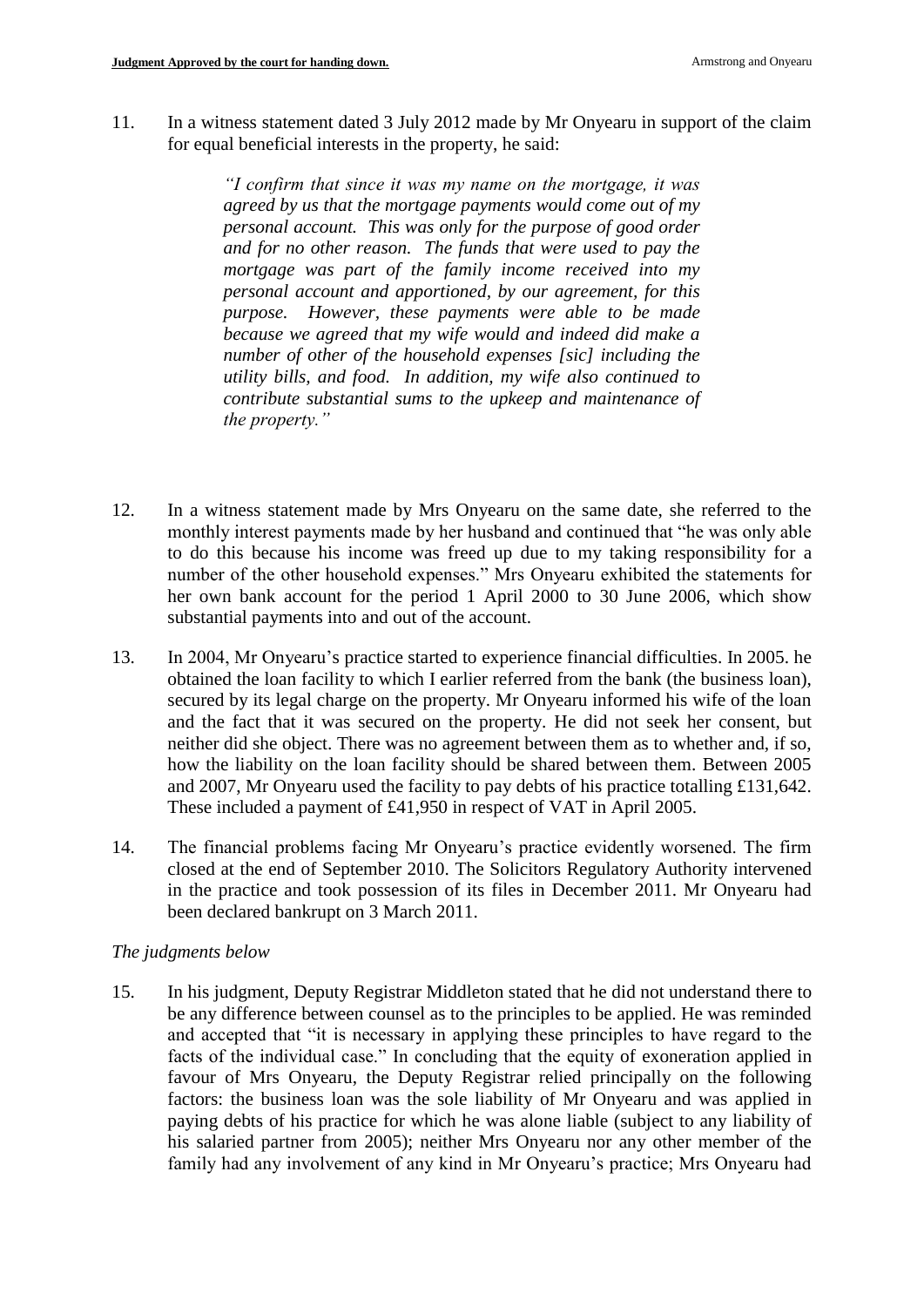her own income; Mr and Mrs Onyearu maintained separate accounts and they did not pool their income in a joint account over which they both had control; there was no evidence of a prosperous lifestyle (unlike in some of the authorities to which he was referred). He said that "although this was a family unit it was a family in which family members had their own resources which could be used to support the family." He accepted that it could be said that, in a sense, Mrs Onyearu derived a benefit from the business loan:

*"I appreciate that the payments to his creditors could, in a sense, be to the benefit of Mrs Onyearu in that they would enable Mr Onyearu to continue to practice which would in turn mean that he would be in a position to pay the mortgage instalments until 2010 as described in paragraph 4 of Mr Onyearu's first witness statement at page 40. However, I consider that this indirect benefit was not what was envisaged in the decision in re Pittortou. "*

- 16. In his judgment on appeal, Mr Klein recorded the trustee's central challenge to the Deputy Registrar's decision as being that, having found that Mrs Onyearu had enjoyed a benefit from the business loan, he wrongly held that she was entitled to the equity of exoneration. The Judge was prepared to accept that the Deputy Registrar had made a finding to that effect, although it was by no means clear. I proceed on the same basis.
- 17. The Judge rejected the submission that the presence of any benefit is sufficient to deny application of the equity, which he considered to be inconsistent with the judgments in this court in *Paget v Paget*. Nor did he consider that the Deputy Registrar's description of Mr and Mrs Onyearu operating as a family unit was sufficient for that purpose. No authority supported either of these submissions. Such indirect benefit as Mrs Onyearu derived from the business loan was insufficient to deny the equity of exoneration to her. He held that the case was indistinguishable from *Re Pittortou* [1985] 1 WLR 58 and that the right inference was that the joint intention of Mr and Mrs Onyearu was that the burden of the liability of the business loan should fall, as between themselves, on his share of the property.

#### *The trustee's case on appeal*

- 18. The sole substantive ground of appeal is that, as Mrs Onyearu received a benefit from the loan to pay off her husband's business creditors because she and her husband operated as a family unit and the loan enabled Mr Onyearu to continue in practice and thereby to continue to meet payments under the mortgage loan, the Deputy Registrar erred in law in holding that there was an evidential presumption that the joint intention of Mr and Mrs Onyearu was that the burden should fall primarily on Mr Onyearu's share of the property.
- 19. Mr Passfield, on behalf of the trustee, submitted that previous authorities had established that if the co-owner does not receive a benefit from the secured indebtedness, the appropriate inference is that the parties intended that it should be discharged out of the principal debtor's share, whereas if the co-owner receives a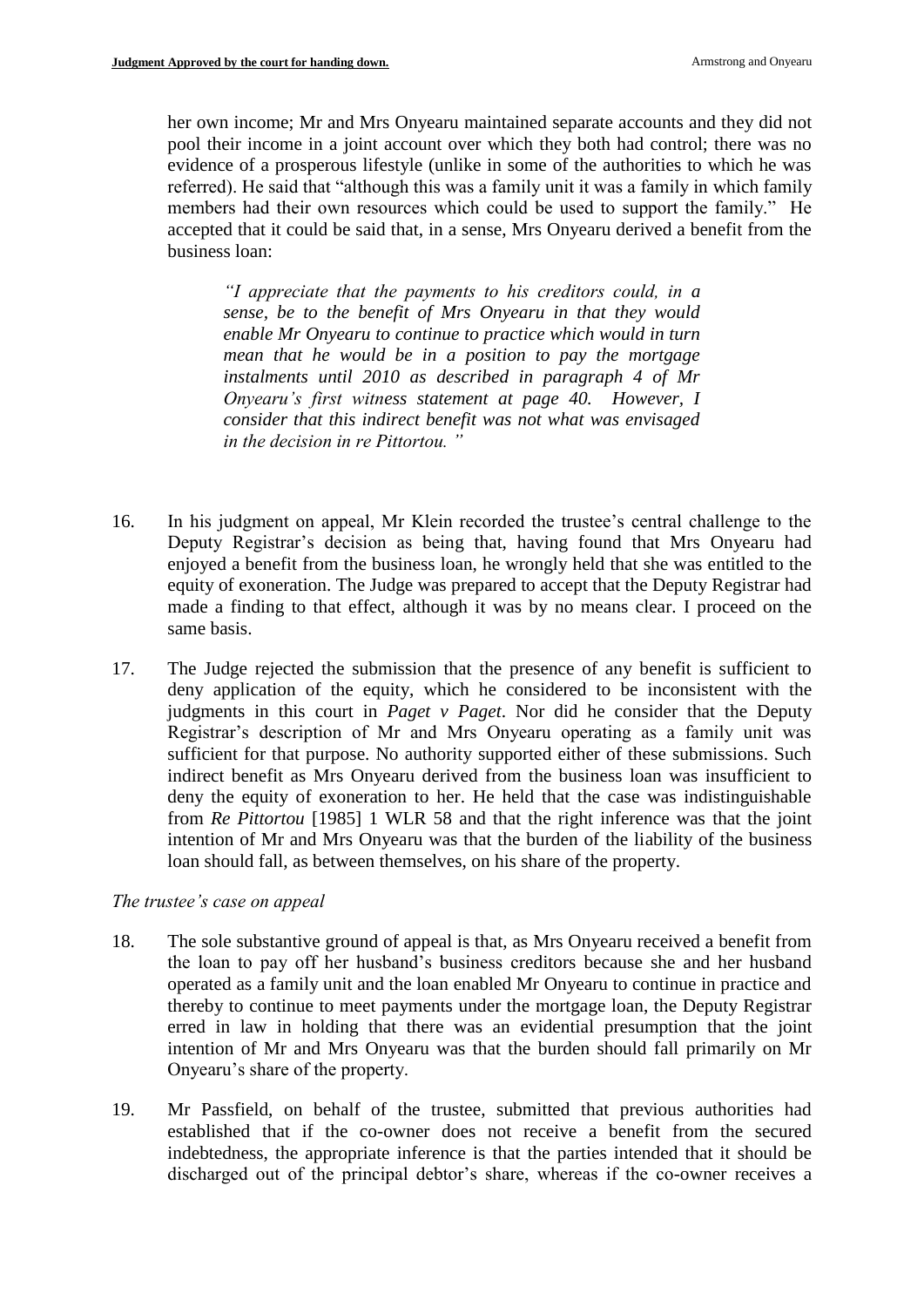*direct* benefit, no such inference can be drawn. The present case concerned the appropriate inference to be drawn where the co-owner receives an *indirect* benefit, on which there was no English authority.

- 20. Mr Passfield submitted that the facts of the case were far removed from the circumstances in which the courts had developed the equity, and reflected the modern practice of married couples operating as a family unit, pooling their earnings and administering their financial affairs jointly. It was therefore a situation that was likely to arise frequently in practice. He submitted that the conclusion reached by both courts below that the appropriate inference was that the parties intended Mr Onyearu's liability on the business loan to be thrown primarily on his share, although the loan was incurred "to enable him to continue to contribute to the 'family income'", was "fundamentally inconsistent with the relationship which spouses bear, or ought to bear to one another in their family affairs in current times." It is the appellant's submission that the equity can arise only where the co-owner receives no benefit, direct or indirect, from the secured loan.
- 21. In support of his submission that an indirect benefit to a spouse was sufficient to displace any inference in favour of the equity of exoneration, or to prevent any such inference from arising, Mr Passfield relied on the decision of the New Zealand Court of Appeal in *Re Berry (a bankrupt)* [1978] 2 NZLR 373, and decisions in Canada and Hong Kong. For the opposite conclusion, Mr Parker relied on the decision of the Federal Court of Australia in *Parsons v McBain* [2011] FCA 376.
- 22. For Mrs Onyearu, Mr Parker submitted that the Deputy Registrar made no error of law and had indeed not applied a presumption. He had analysed the evidence in detail before concluding that the equity of exoneration arose on the facts of the case in favour of Mrs Onyearu. His decision was based on the evidence as a whole; he did not rely on a presumption and find that it had not been rebutted. An appeal court should be slow to interfere with his evaluative judgment based on the facts of the case.
- 23. More generally, Mr Parker submitted that the equity is a broadly expressed principle applicable on an assessment of all the circumstances, not a process of prescriptive categorisation. It does not assist, and there is no basis in the authorities, for dividing cases into categories of direct benefit, indirect benefit and no benefit. Assuming no evidence of an actual intention, the question is always to identify, in all the circumstances of the case, the presumed intention of the parties. There was no basis for the assertion that, as a matter of law, the combination of "a family unit" and some possible indirect benefit from the secured loan precluded the application of the equity.

## *The equity of exoneration: the law*

- 24. It is unnecessary to consider the origins of the equity because it is not in doubt that it has survived the radical changes to the property rights of married women, and to the position of women generally, made since 1882. Nor is it in doubt, as I earlier mentioned, that it is not confined to property jointly owned by co-habiting couples, married or unmarried. Again, as I mentioned earlier, its true position, in my view, is as part of the law relating to the rights of sureties.
- 25. Discussion of the equity can start with the decision of the Court of Appeal in *Paget v Paget.* The court (Lindley MR, Rigby and Vaughan Williams LJJ) gave a single,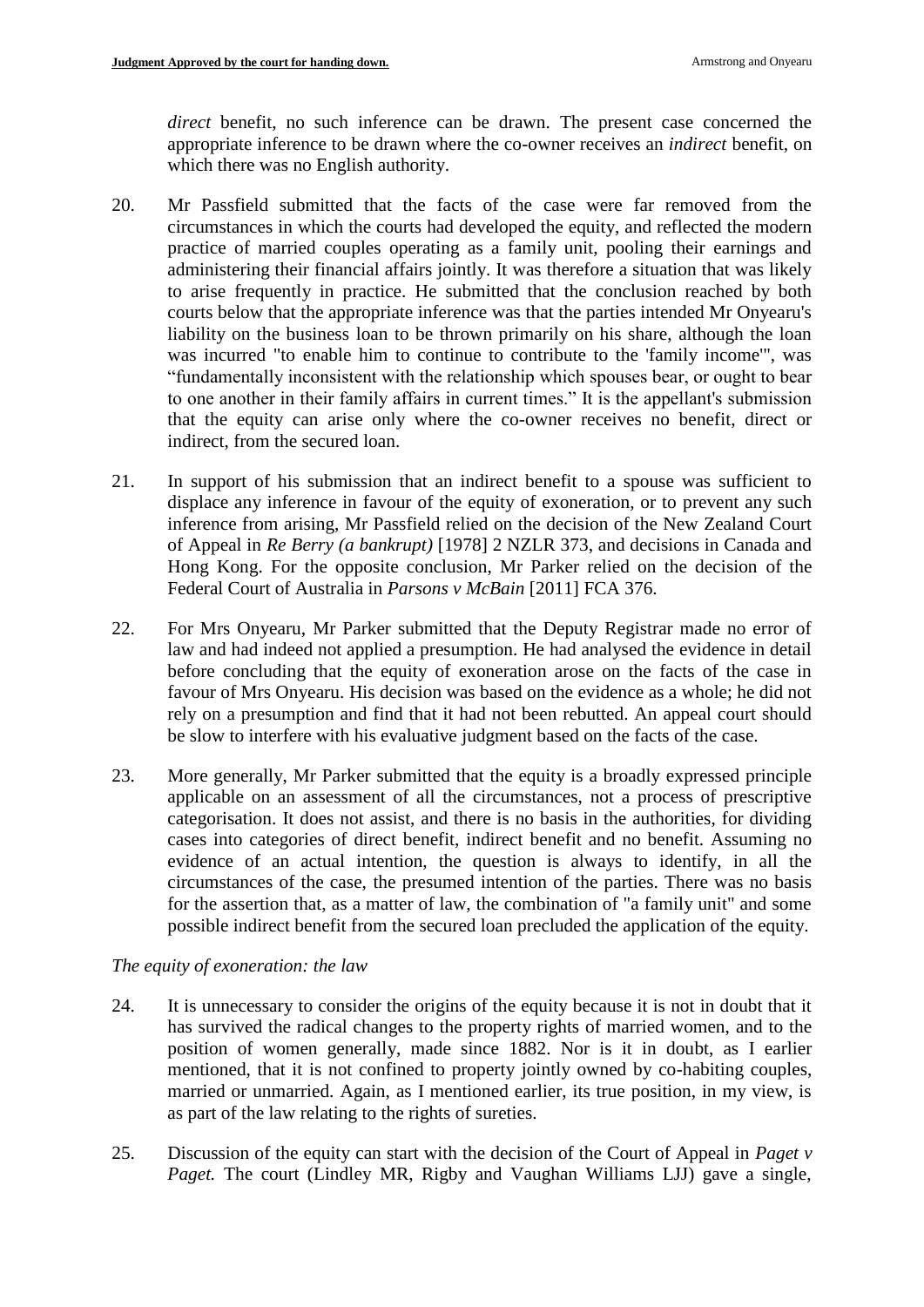reserved judgment. The parties were married in 1877. The plaintiff wife was "a lady of fortune", with the bulk of her property settled on her for life for her separate use without power of anticipation. They "moved in good society and, large as their income was, they lived far beyond it." They were "recklessly extravagant" and within five years were in desperate need of funds to meet the husband's debts incurred in maintaining their lifestyle. In 1882 the wife applied to court for an order under the Conveyancing Act 1881 to enable her to mortgage her life interest to secure a loan of £23,000 to be applied in meeting her husband's debts. In her evidence in support of the application she referred to these debts as "our debts" and said that she had known of the growing financial problems since 1880 at the latest. Another application was made in 1887 to enable the wife to mortgage her life interest for a further loan of £22,000, to be applied in paying further debts incurred by her husband. Once again she referred to these as "our debts".

- 26. The parties separated in 1893 and the wife brought an action against the husband for a declaration that he was liable to indemnify her against the two mortgages.
- 27. Importantly, the court noted at page 473 that the wife's rights, if any, against her husband did not arise when they separated in 1893 but in 1882 and 1887 "although she might not care to enforce them whilst she and her husband lived happily together". The issue was the effect in equity of the transactions approved by the court in those years.
- 28. The discussion which follows in the judgment needs to be read with some care. The court started with a general principle derived from the leading authorities that:

*"If a married woman charges her property with money for the purpose of paying her husband's debts and the money is so applied, she is prima facie regarded in equity, and as between herself and him, as lending him and not giving him the money raised on her property, and as entitled to have her property exonerated by him from the charge she has created. This doctrine is purely equitable, and the authorities which establish it shew that it is based on an inference to be drawn from the circumstances of each particular case; the prima facie inference being in such a case as that supposed that both parties intended that the wife's assistance should be limited to the necessity of the case and should not go beyond such necessity."*

29. It was argued in the subsequent case of *Hall v Hall* [1911] 1 Ch 487 that the principle set out in that passage had been qualified by what then followed, but Warrington J (rightly in my view) rejected that submission. In general, if one co-habitee joins in granting a charge over the jointly-owned property to secure a loan to the other cohabitee, there is a presumption that the former is entitled to exoneration. As noted by Warrington J, this is an evidential presumption, capable of rebuttal by evidence from which an actual or inferred contrary intention can be drawn. It is "a prima facie inference". In my view, it is no different from the position of any surety. The evidence may show an actual or inferred intention on the part of the surety and principal debtor that the surety would have no, or only limited, rights against the principal debtor. But, in the absence of such evidence, there is a presumption that the parties would intend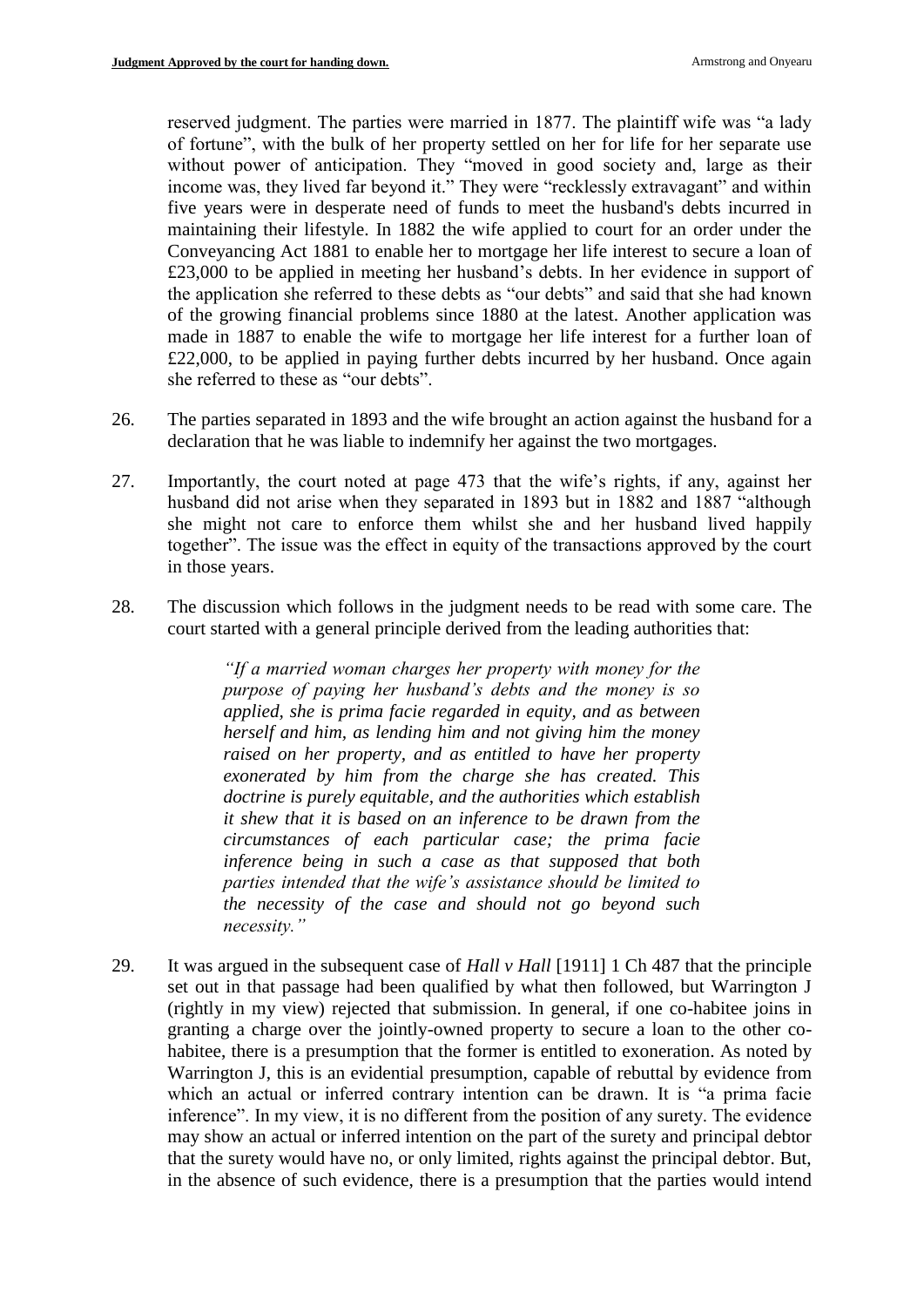the natural result that, as between them, the principal debtor was to bear responsibility for the debt. Mr Passfield accepts that this would be appropriate as between unconnected parties in a commercial context, but he submits that a different approach is required in a domestic context. I will revert later to this submission.

30. The court in *Paget v Paget* continued that even where the wife charges her property to secure a loan to pay her husband's debts incurred without reference to her "there may be circumstances which prevent any inference from arising". In other words, these are circumstances that do not rebut the presumption but prevent the prima facie inference arising at all. The court gave a number of examples: the husband provides consideration to the wife for her agreement to charge her property; her property is charged to secure payment of debts for which her husband was legally liable but for which she had been liable (pre-nuptial debts). It is these examples that led the court then to say:

> *"This shows the importance of ascertaining and not confounding the wife's debts when considering such cases as those to which I am alluding. To say that in all such cases there is a presumption in favour of the wife, and that it is for the husband to rebut it, is, in our opinion, to go too far and to use language calculated to mislead. The circumstances of each case must all be weighed in order to see what inference ought to be drawn; and until an inference in favour of the wife arises there is no presumption for the husband to rebut. If this is forgotten, error may creep in."*

31. Then turning to the facts of the case, the court concluded that the circumstances meant that no prima facie inference could arise in favour of the wife. The particular facts relied on, taken from the wife's own evidence in support of her applications in 1882 and 1887, were that she had her own substantial income; she had contracted her own debts and was "as extravagant and reckless as her husband"; if she had intended to reserve a right against her husband, her own creditors could have enforced it, frustrating their joint object of maintaining their position in society. The court's conclusion at page 477 was:

> *"The question comes back to the proper inference to be drawn from all the facts, including the order themselves. And bearing in mind that the plaintiff's paramount object was to save her and her husband's joint income, and thus, as far as possible, to preserve her and his position in society, and that this object might have been defeated if she reserved a right to be indemnified by him, the proper inference to be drawn is, in our opinion, adverse to the existence of such right. In our opinion, therefore, the appeal fails, and must be dismissed with costs."*

32. In *Hall v Hall*, Warrington J cited the passages from the judgment in *Paget v Paget*  referred to in [28] and [30] above, and commented that the Master of the Rolls:

> *"intended the two parts of his judgment to stand together – that if the facts are those which he stated in the early part of his judgment there is a prima facie inference to be drawn from*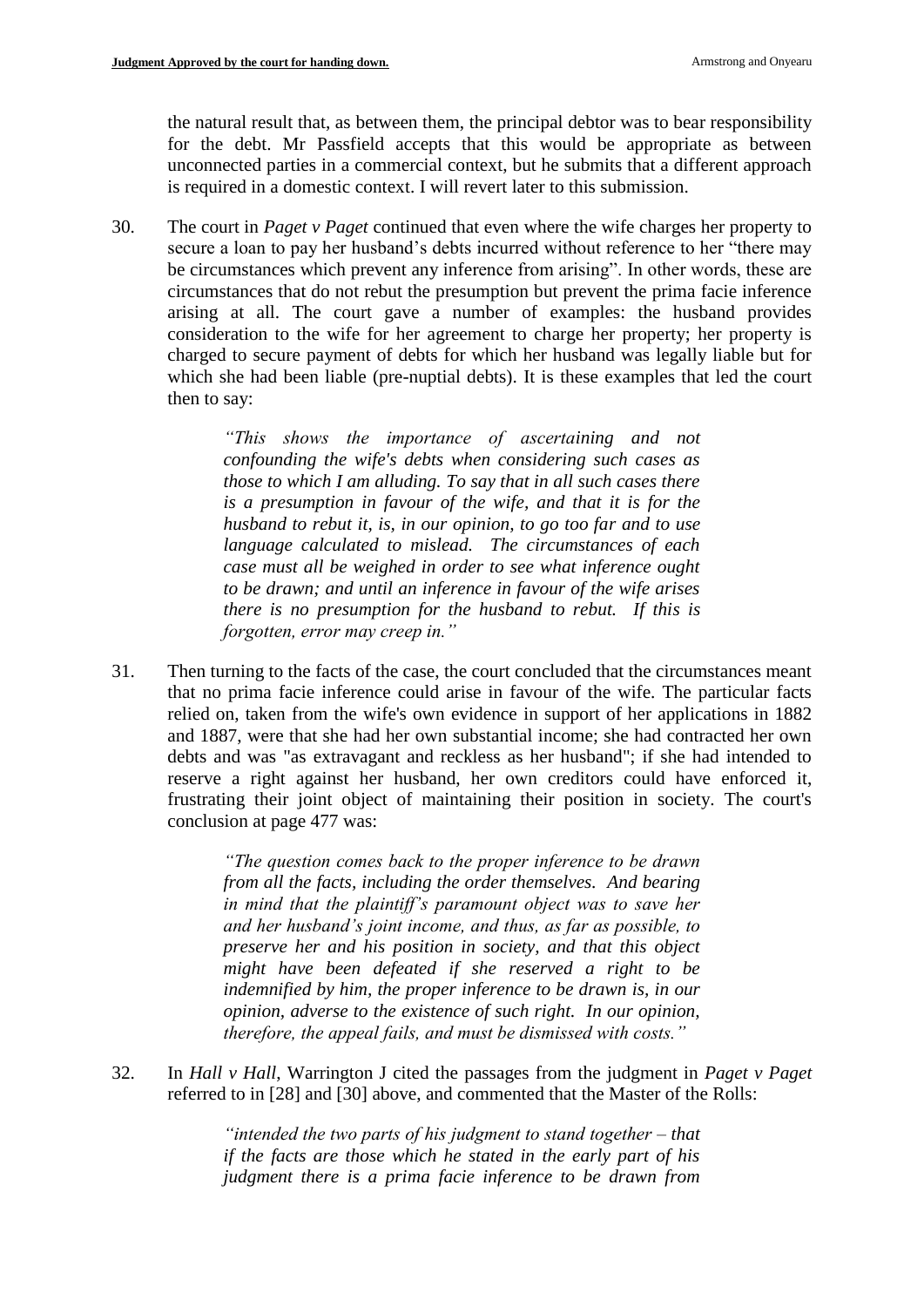*those facts, but not a legal presumption in the strict sense, in favour of the wife, and, unlike the case of a legal presumption, you are entitled to go into all the facts of the case to see whether there is or is not that prima facie inference."*

- 33. The leading modern authority is the judgment of Scott J in *Re Pittortou* [1985] 1 WLR 58, which is commonly cited in cases dealing with the property of separated unmarried couples and bankrupt spouses and partners and has generally been treated as stating the law on the subject. Again, the judgment requires careful reading.
- 34. Mr Pittortou came from a family of restaurateurs. In 1972, it was agreed that he should take over one of the family's restaurants. He and his wife charged their matrimonial home to secure any indebtedness on the bank account that "he proposed to use for – among other things – the purposes of the business of that restaurant." When they moved house, a fresh charge to secure this indebtedness was created over their new home. The account was used by Mr Pittortou not only for the restaurant business but also for the payment of household expenses, including mortgage instalments, utility bills, rates and other expenses. He also later used the account to support what the judge delicately called a "second establishment". Mr and Mrs Pittortou separated in 1981.
- 35. Scott J started his discussion by stating at page 61:

*"As a general proposition, if there is found to be a charge on property jointly owned, to secure the debts of one only of the joint owners, the other joint owner, being in the position of a surety, is entitled, as between the two joint owners, to have the secured indebtedness discharged so far as possible out of the equitable interest of the debtor."*

- 36. Scott J cited from *Halsbury's Laws of England* (4<sup>th</sup> ed. 1979) (Vol 22 at para 1071) which dealt with the equity of exoneration in terms of married couples. It is to be noted, however, that Scott J expressed the principle more broadly, as applicable to joint owners generally. It will be clear from what I have already said that I think he was right to do so.
- 37. At page 62 Scott J said:

*"However, the equity of exoneration is a principle of equity which depends upon the presumed intention of the parties. If the circumstances of a particular case do not justify the inference, or indeed if the circumstances negate the inference, that it was the joint intention of the joint mortgagors that the burden of the secured indebtedness should fall primarily on the share of that one of them who was the debtor, then that consequence will not follow "*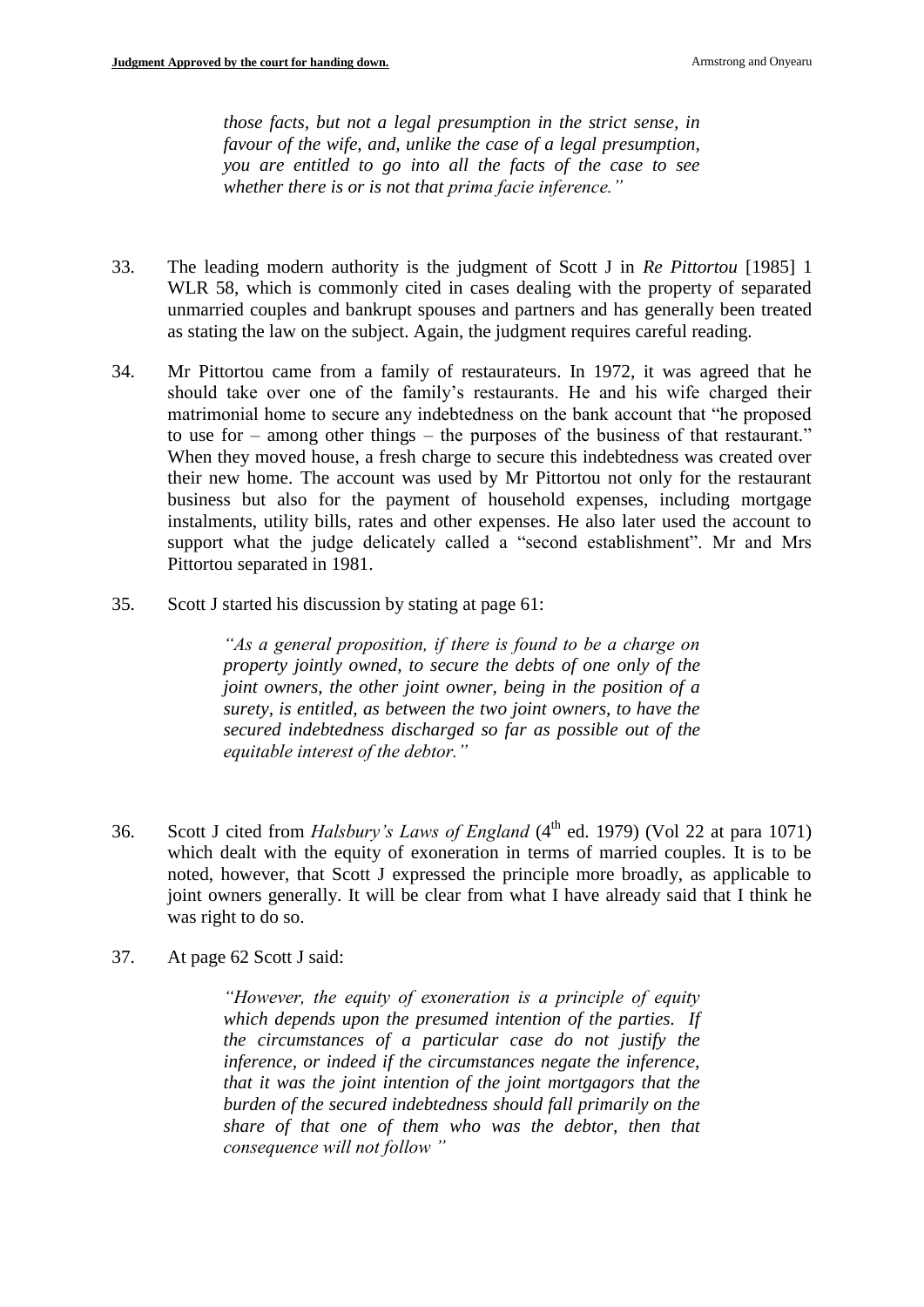- 38. He went on to refer to *Paget v Paget* and to *Re Woodstock (A Bankrupt)* (19 Nov 1979, unreported) in which Walton J had commented that, in applying the equity of exoneration, the guide that Victorian cases could provide to the inferences to be drawn from dealings between husbands and wives was often not very valuable and that the courts should take into account "the relationship which husbands and wives bear, or ought to bear, to one another in their family affairs in current times." Scott J agreed.
- 39. In applying the principle to the facts of the case, Scott J observed first that the family "acted as a family unit in its family and business affairs". Mrs Pittortou worked in the restaurant for long hours and without pay and, in that respect, "her conduct was similar to the conduct of many wives assisting their husbands in the conduct of the business on which the livelihood and support of the family depend". It followed that it was impossible to impute to Mr and Mrs Pittortou the intention that payments out of his account "for the benefit of the family" should fall solely on his share of the property. Scott J held that the equity of exoneration "should be confined to payments out of the account which do not have the character of payments made for the joint benefit of the household". In reaching this conclusion, Scott J was departing from the Victorian norm, exemplified in *Hall v Hall*, that such payments would in the ordinary case be the husband's responsibility. In *Hall v Hall,* Warrington J had expressed the view at p.496 that the inference, in the case of a married couple living together, would be that a loan to the husband secured on the jointly-owned property was to be the husband's responsibility, unless the expenditure was for the *exclusive* benefit of the wife or to pay her *exclusive* debt. This is an example of the equity developing in accordance with changing social attitudes.
- 40. Importantly, however, Scott J considered that the equity of exoneration should apply to payments out of the account for the purposes of the restaurant business (and, *a fortiori*, for the maintenance of the second establishment). Save for the household payments, he said that "it does not seem to me that the equity of exoneration has any less part to play now than it had in the days when the exoneration doctrine was being formulated".
- 41. Scott J's conclusion was:

*"The second charge, securing the debt owing to the National Westminster Bank, secured a debt of the bankrupt; the debt was not a debt of a second respondent. Prima facie, therefore, in my judgment the equity of exoneration applies to entitle the second respondent to require that indebtedness to be met primarily out of that bankrupt's share in the net proceeds of sale. But to the extent that that indebtedness represents payments which can be shown to have been made by the bankrupt for the benefit of the household, the indebtedness should be discharged out of the proceeds of sale before division. There is no doubt that into that category will fall the building society instalments that were paid out of the National Westminster Bank account. Also, in my judgment, into that category would fall payments made for the purposes of the occupation of the property by the bankrupt and the second*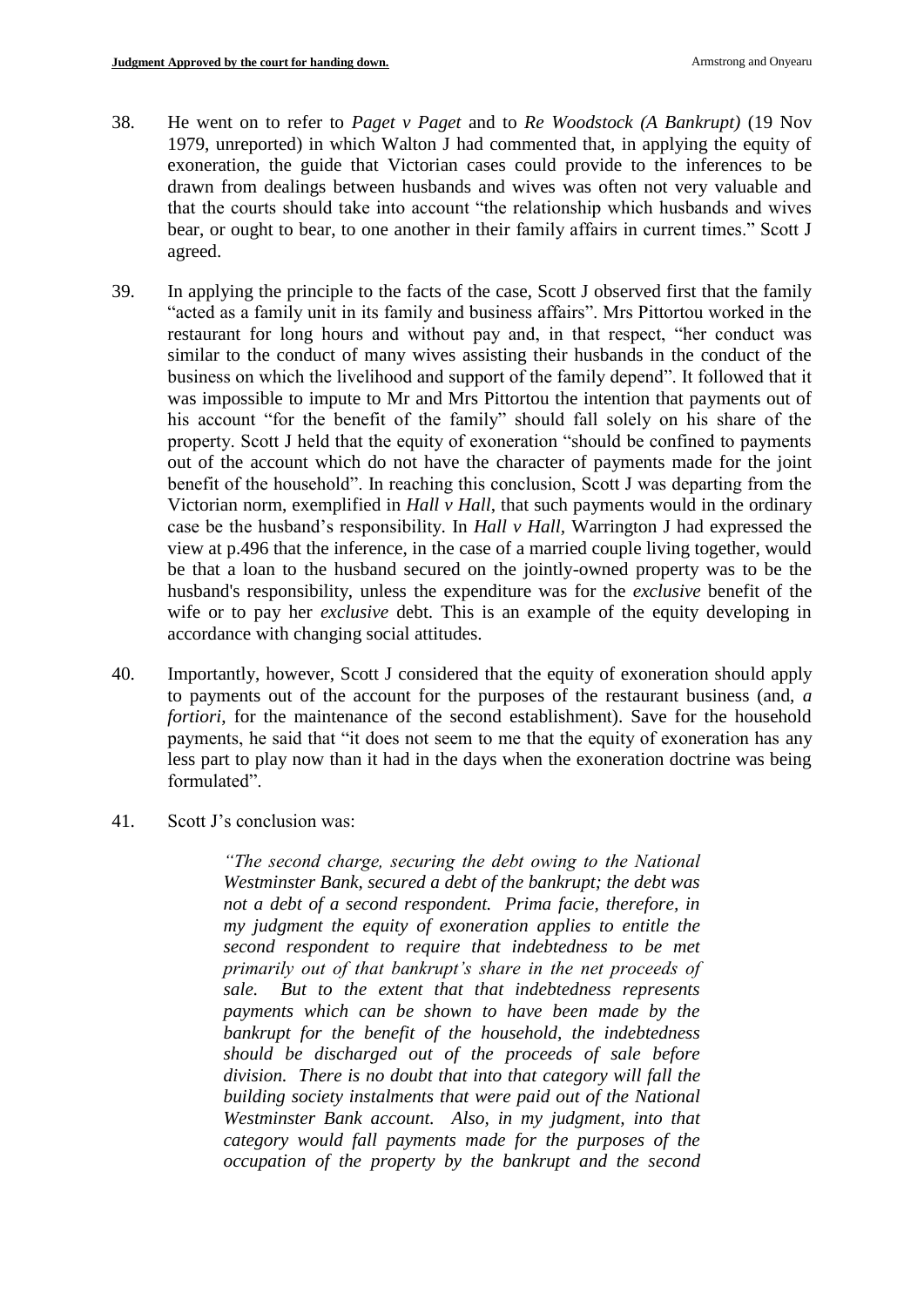*respondent and their daughter or otherwise for the benefit of the joint household."*

- 42. Mr Pittortou's trustee in bankruptcy accepted that the equity should apply in respect of payments for the business or the second establishment. This is recorded by Scott J at page 63, saying that the trustee "in my judgment rightly but in the circumstances with some generosity" did not argue the contrary.
- 43. The position in English law following *Re Pittortou* can be summarised as follows. First, where jointly-owned property is charged to secure the indebtedness of one of the joint owners, there is an evidential presumption that the parties intended that, as between themselves, the liability should fall on the debtor's share of the property. Second, the circumstances of the case may be such that this presumed intention does not arise at all. Sir Nathaniel Lindley MR gave some examples in *Paget v Paget* and the facts of that case, where the borrowing was incurred by the husband to repay debts incurred to fund the couple's joint lifestyle and where the conclusion on the evidence was that the wife had for her own good reasons deliberately made provision for her husband's debts, provided another example. These are cases where the debts to be paid, although in law the debts of one co-owner (A), are in substance the debts of the other co-owner (B) or of A and B jointly. Third, the presumed intention arising under the first proposition above, which follows from the nature of the transaction and the position generally of a surety, may be rebutted by evidence of a different intention. Fourth, in the absence of evidence of an actual contrary intention, evidence that the debt is incurred for the direct benefit of B will rebut the presumed intention. Fifth, while it used to be the case that household expenses were ordinarily the responsibility of the husband, the same is no longer the case, as shown by *Re Pittortou* where the burden of borrowings by one joint owner to fund the ordinary living expenses of both co-owners is assumed to be shared equally between them. Sixth, the equity applies to borrowings by one co-owner to fund his or her business, even though the other coowner may derive some indirect benefit from the business, by way of contributions to joint living expenses from the business owner's income. Seventh, the intention of the parties is to be determined as at the time the charge is given, although subsequent events may be considered for the light they shed on what the intention was: this was agreed between counsel before us, rightly so in the light of what this court said in *Paget v Paget* at p.473. Eighth, the particular facts of each case need careful consideration to determine whether the equity applies.
- 44. We were referred to four English cases since *Re Pittortou* in which the equity has been considered.
- 45. *Re Chawda (in bankruptcy)* [2014] BPIR 49 is an example of a case where close scrutiny of the facts led to the conclusion that the equity did not apply. Mr Chawda and his wife jointly owned a residential property which they charged to secure a loan, part of which refinanced the original purchase loan. The case concerned the balance of about £78,000. Mr Chawda and his brother carried on business together. The sum of £78,000 had been used to refinance the purchase of a property which had been jointly purchased by Mr Chawda and his brother and in which Mrs Chawda had no interest. The brothers converted it into flats and business premises which they let. They received the rental income. It was re-mortgaged to raise £285,000 which was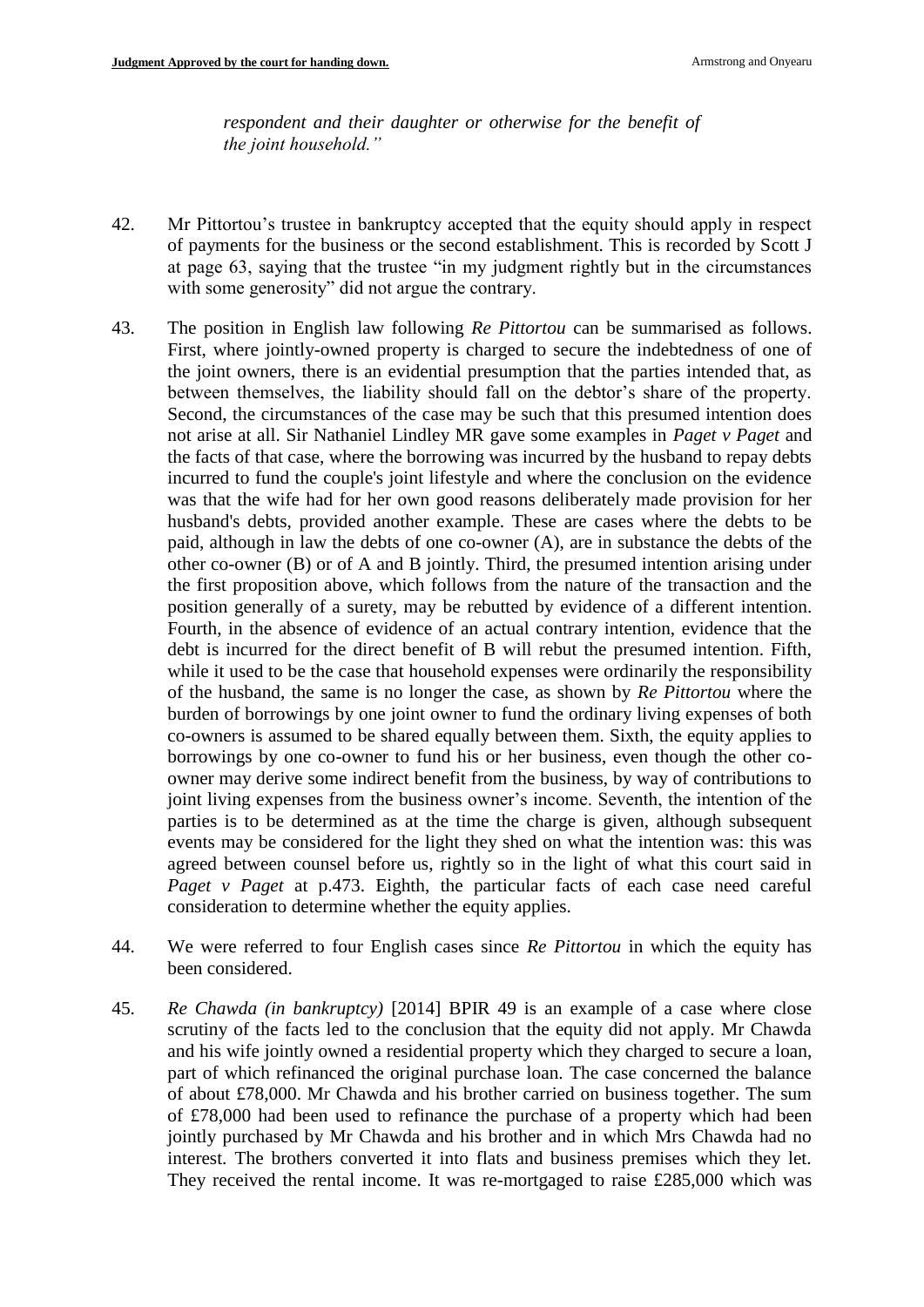used to make payments to businesses run by one or both of the brothers and to make a personal payment to Mr Chawda's brother and his wife. The property was later sold for £690,000, resulting in a very substantial capital profit. After paying off the secured loan, the proceeds were applied in making a variety of payments. £10,000 was paid to a company run by Mr Chawda, of which Mrs Chawda was the sole director. Its business was subsequently sold. A total of some £68,000 out of the proceeds of sale was paid to the joint account of Mr and Mrs Chawda and spent for the benefit of themselves and their family.

- 46. Chief Registrar Baister held that the circumstances of the case negated any inference that the equity of exoneration should apply in favour of Mrs Chawda. He said that the transactions had to be seen "in the context of the Chawdas functioning as a family unit as many, perhaps even most, modern families do". In her evidence, Mrs Chawda more than once referred to "us" and "we" when discussing their affairs. Other factors also established that they "operated as one": Mrs Chawda worked in her husband's business, initially without pay for seven days a week; they did not have separate bank accounts but operated and had joint control over joint bank accounts, into which they paid all their income from all sources; they both took the benefits of the ups and the burdens of the downs of Mr Chawda's businesses. The benefits included a half-share in a house bought for £925,000, the monies totalling £68,000 received from the sale of a business, and family holidays, leading the Chief Registrar to comment that "the parallels between the circumstances of the Chawda and the Pittortou families are clear".
- 47. The Chief Registrar concluded at [49] as follows:

*"It seems to me that in the circumstances in which a husband and wife operate as the Chawdas have, pooling their earnings and profits, administering their financial affairs jointly and enjoying together a prosperous life, if not an extravagance one such as that of the Pagets. It is as unattractive as it is artificial for one of them to take the benefits while at the same time seeking to enforce an individual right in one respect only to the disadvantage of the other spouse (or in this case his creditors)."*

- 48. He considered that this conclusion was consistent with the approach taken in both *Paget v Paget* and *Re Pittortou*.
- 49. Although in his judgment in *Re Chawda*, Chief Registrar Baister said that the similarities between the Chawda and Pittortou families were clear, the result of the two cases was significantly different. In respect of the liabilities of the husbands' businesses, the equity of exoneration was applied in *Re Pittortou* but was denied in *Re Chawda*. Since there is no suggestion of a departure from *Re Pittortou* in the Chief Registrar's judgment, and indeed the decision was binding on him, the different outcomes must derive from the close examination of the facts that the authorities require. It is clear that this is so from the recital of facts that led the Chief Registrar to his decision. He found that Mr and Mrs Chawda operated as one and that, like Mrs Paget, Mrs Chawda referred to "our" affairs. It does appear to be the first case in which the equity of exoneration has not been available to a spouse as joint owner of a property charged to secure a loan to the other spouse's business, but it does not mark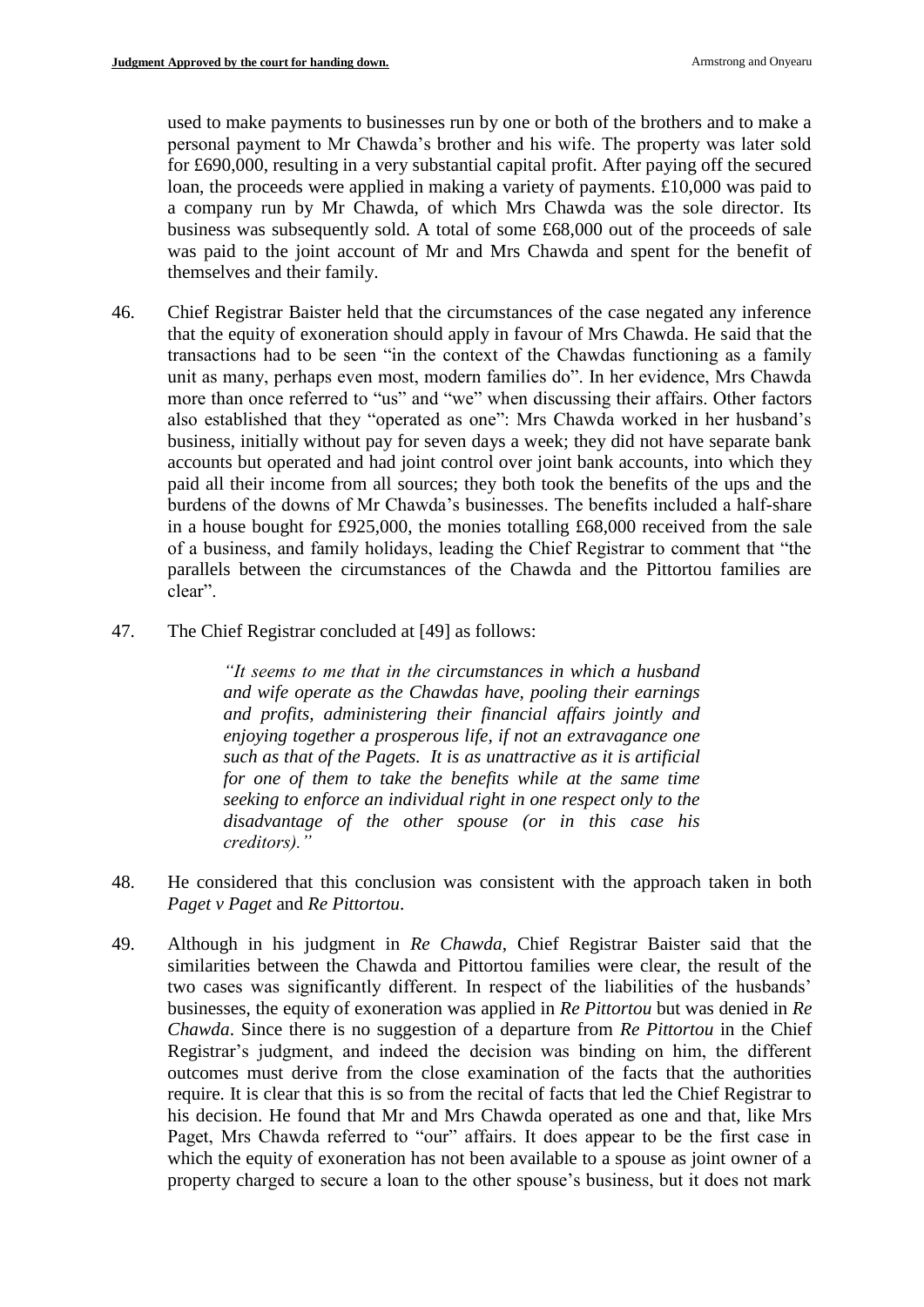a turning point in the law. It does not establish that the equity is not available simply where a spouse or partner can be said to derive an indirect benefit from the other's business. Nor, despite the Chief Registrar's reference to Mr and Mrs Chawda functioning as a family unit, like many or most modern families, does it mean that the equity is not available in the context of most modern married or co-habiting couples.

- 50. In *Day v Shaw* [2014] EWHC 36 (Ch), Mr and Mrs Shaw granted a second charge over their jointly-owned matrimonial home to secure the personal guarantee given by their daughter and by Mr Shaw in respect of a bank loan to a company (Avon). Their daughter and Mr Shaw were the shareholders and directors of Avon. Mrs Shaw had no involvement in the company, and, while she may have held some shares in it, there was no evidence that it was a substantial shareholding. On the sale of their home, the liability to the bank was discharged out of the proceeds. In proceedings brought by a creditor with a judgment against Mr Shaw to enforce a charging order against the property, the issue arose whether Mrs Shaw was entitled to an equity of exoneration as against Mr Shaw's share of the property.
- 51. At first instance, the district judge held that Mrs Shaw was entitled to be exonerated out of Mr Shaw's share of the property and rejected the claimant's case that, because Mr and Mrs Shaw's financial position was tied up with the prosperity of Avon, the borrowings for Avon's business were indirectly for their joint benefit, so precluding the equity from arising in Mrs Shaw's favour.
- 52. On appeal, Morgan J decided the case in Mrs Shaw's favour on the grounds that Mr and Mrs Shaw as mortgagors were sub-sureties for Mr Shaw and their daughter, so that equity required Mr Shaw as the guarantor of the bank debt and as an owner and controller of Avon, the principal debtor, to indemnify Mrs Shaw.
- 53. Morgan J went on to say that, if that analysis was not justified, he would be inclined to uphold the ground relied on by the district judge (against which there was no appeal) that Avon's debts were not incurred for her benefit, although he was less confident about this, not because of any doubt about the applicable legal principles but because the question of Avon's ownership and control was not sufficiently explored in the evidence. It is therefore clear that if the evidence had established that Mrs Shaw had no significant interest in Avon, Morgan J would confidently have held that she was entitled to the equity of exoneration.
- 54. In *Cadlock v Dunn* [2015] BPIR 739, Judge Behrens, sitting as a Deputy High Court Judge in the Chancery Division, held on an appeal from the county court that the equity applied to a wife who had charged her beneficial half share of the matrimonial property to secure a loan to her husband to enable him to re-acquire his half share from his trustee in bankruptcy. The wife obtained no financial benefit from the payment and the judge held that it was not a case like *Re Chawda* where moneys were spent on joint expenditure. The benefit to the wife was being able to stay in her house, a benefit incapable of financial valuation. He observed that it was clear from *Re Pittortou* that if any sums are spent on joint or household expenditure or otherwise for the joint benefit of the parties, the equity does not arise in respect of those sums.
- 55. Most recently, there was limited consideration of the equity by this court in *Graham-York v York* [2015] EWCA Civ 72. The case concerned the interests in a house that had been occupied by an unmarried co-habiting couple for nearly 25 years before the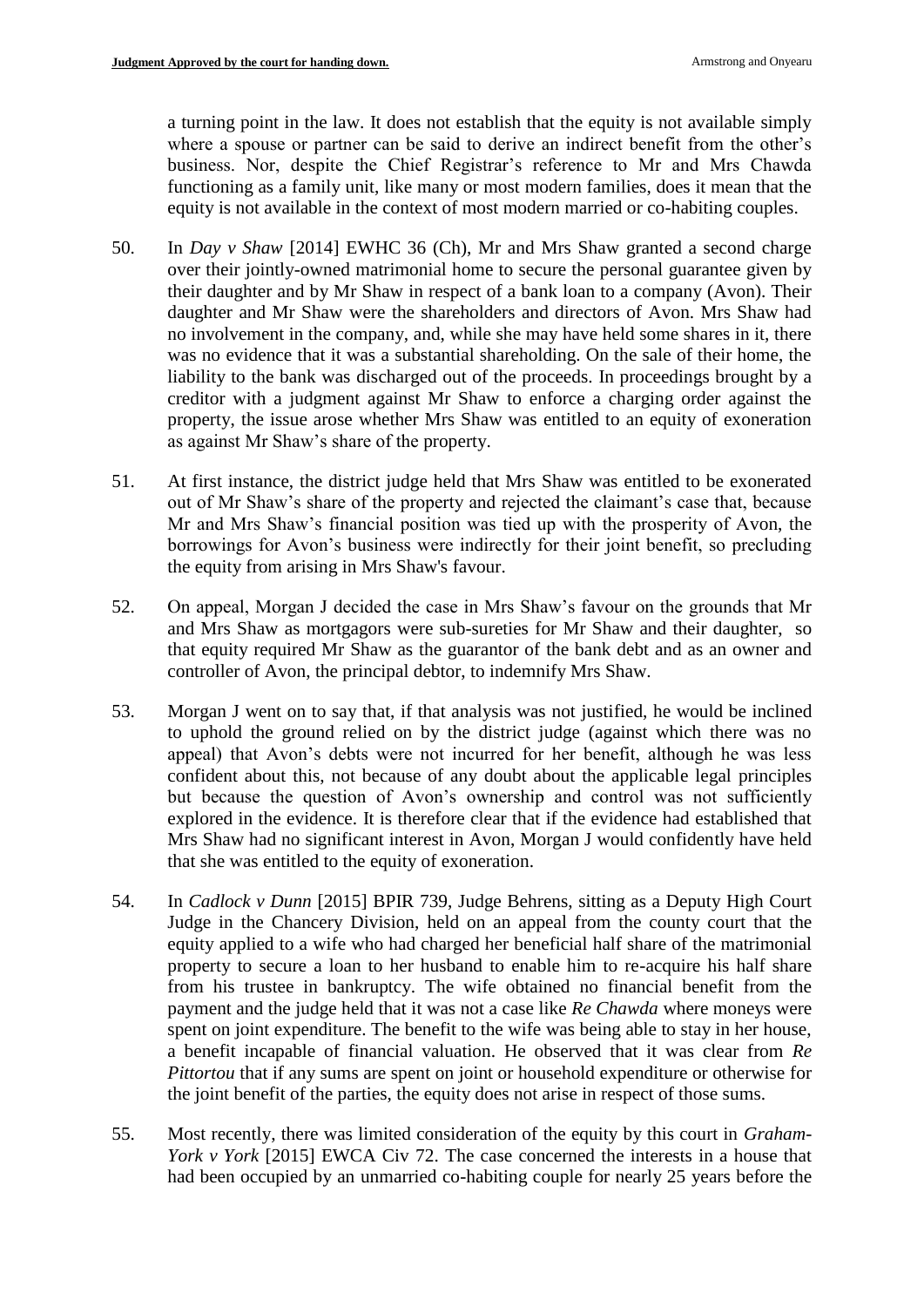death of one of them. He was the registered proprietor of the property but his partner (the appellant) claimed a beneficial interest under a common intention constructive trust. The issues were, first, whether she had any such interest and, if so, its size and, secondly, whether any such interest had priority over a registered legal charge granted by the deceased. At first instance, the judge held that the appellant had a 25% beneficial interest over which the charge took priority. On the appeal, the appellant contended that her interest was 50% and that it took priority over the charge but this second issue became in the course of argument a question whether the appellant was entitled to an equity of exoneration in respect of the secured indebtedness.

- 56. The court dismissed the appeal on the first issue. As regards the second issue, Tomlinson LJ (with whom Moore-Bick and King LJJ agreed) noted at [29] that he could take it shortly because by the end of the argument it had all but disappeared. The sole issue at trial had been whether the appellant's interest took priority over the charge, and reliance on an equity of exoneration as against the deceased's estate had never been pleaded. It was raised only after judgment and it was by then too late because the judge had not made findings as to the use or destination of the loan proceeds. If it had been pleaded, Tomlinson LJ said that it would have raised the issue "whether all or some of the debt secured by the mortgage charge represented lending which was not incurred for the benefit of the joint household but solely for the benefit of the deceased Norton York and/or his business interests". If that was the case, there would have been the possibility, but not the inevitability, that she would be entitled to the equity. Whether the equity arises "depends upon the presumed intention of the parties and is highly fact-sensitive."
- 57. As regards the possibility of the equity arising in that case, Tomlinson LJ said at [34]:

*"However for what it is worth the inference from such evidence as there was seems to me to point away from, rather than towards, the conclusion that the borrowing was for the benefit of Norton York alone. It was the judge's implicit finding that Norton York was responsible for generating almost all of the income, and thus the assets, which the family unit enjoyed. It is apparent therefore that Miss Graham-York shared the benefit of the deceased's business ventures and it would be unconscionable that she should do so without sharing the burden of the mortgage. As noted in paragraph 18 above, it was in fact her evidence that Norton York's business ventures "provided us with the wherewithal to live on". The point was well made by Miss Haren that the question whether it was*  intended by the parties that the beneficial interest of one of *them should be exonerated from the burden of the mortgage debt, is dependent upon the same factors as come into the equation when considering the whole course of dealing between the parties in relation to the property, for the purpose either of deducing their intention or of determining what is fair in relation to their respective shares of the beneficial entitlement. The judge having concluded that Miss Graham-York's entitlement was 25%, it would be artificial and illogical not to acknowledge that that must in the circumstances be a*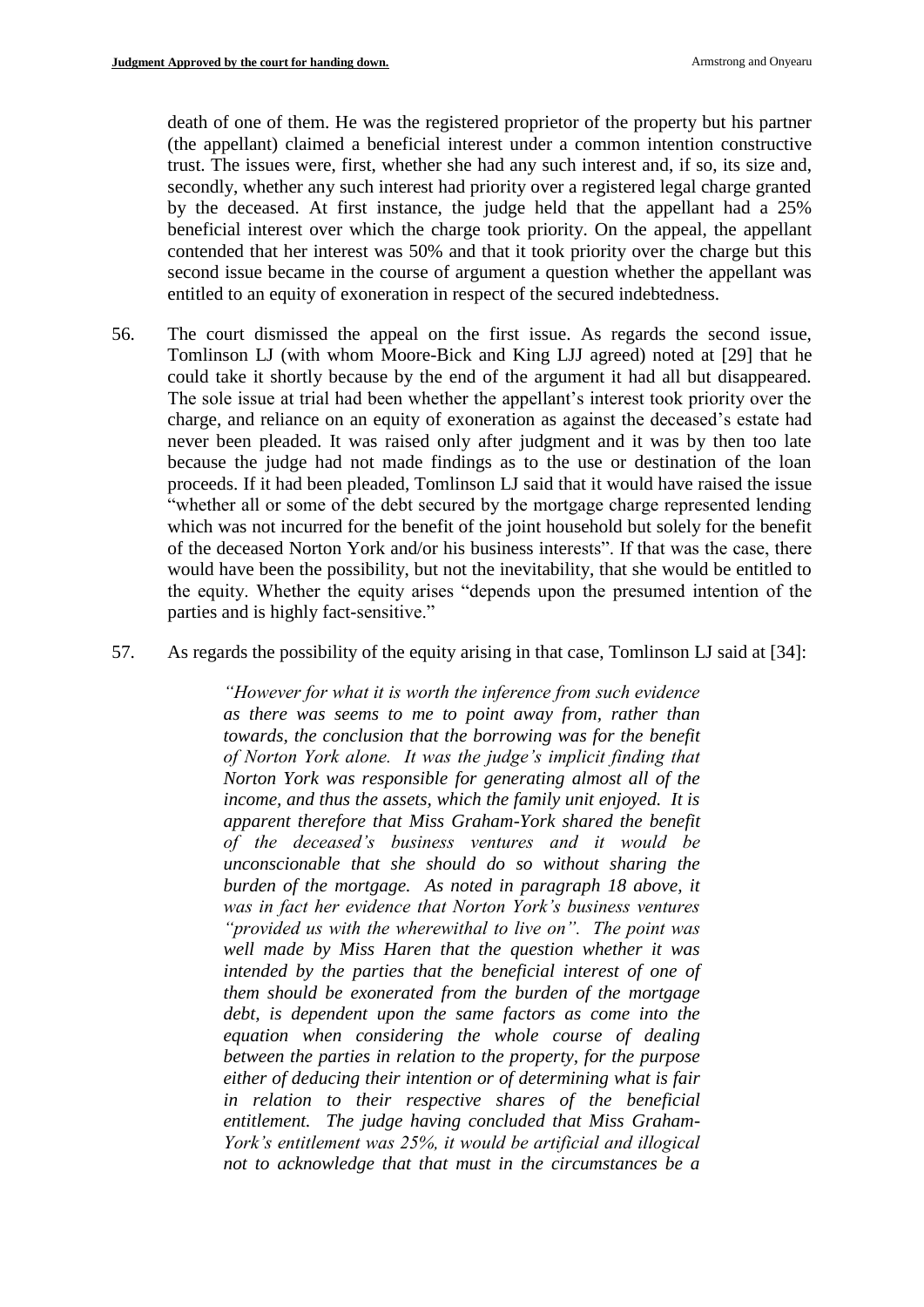*25% interest subject to the mortgage indebtedness from which both she and Norton York had derived benefit."*

- 58. The factors that would have led the court in that case to hold that the equity was not applicable were that the family was wholly dependent on Norton York's business ventures for their income and assets, as Mrs Graham-York acknowledged.
- 59. I do not read the comments of Tomlinson LJ that the issue of exoneration between the parties in that case was dependent on the same factors as those relevant to determining the existence of a common intention constructive trust as amounting to a general proposition that an entitlement to exoneration is to be approached in the same way, and by reference to the same factors, as the determination of the existence of, and interests under, a constructive trust. It was a reference to the particular circumstances of that case, where both issues arose. A claim to a beneficial interest in property is a quite separate question from the rights of a surety against the principal debtor or his property. The common element is that both questions require examination of the particular facts of the case in hand to determine the presumed intentions of the parties.
- 60. None of these more recent cases provides support for the view that the existence of some indirect benefit, or the prospect of some indirect benefit, to the co-owner who is not the debtor will necessarily prevent the equity arising in his or her favour. Although reliance was placed on statements made in *Re Chawda* and *Graham-York v York*, Mr Passfield accepted that none of the English authorities goes this far.
- 61. I earlier mentioned that both parties cited overseas authorities, principally *Re Berry (a bankrupt)* [1978] 2 NZLR 373, a decision of the New Zealand Court of Appeal on which Mr Passmfield relied, and *Parsons v McBain* [2001] FCA 376, a decision of the Federal Court of Australia (Black CJ, Kiefel and Finkelstein JJ) on which Mr Parker relied.
- 62. In *Re Berry*, a married couple opened a joint bank account. A year later, the husband's business fell into financial difficulties and overdraft facilities were arranged, secured by a mortgage over their jointly-owned house. The account was used both for the husband's business and for household purposes. The overdraft appears to have resulted purely from business drawings and the account in due course became used largely for business purposes only. The husband became bankrupt and it was held that the wife was not entitled to exoneration out of the husband's share of the house.
- 63. The critical point in *Re Berry* was that the account was a joint account and the wife as well as the husband was liable to the bank as a primary debtor. The headnote accurately encapsulates the decision when it states that "there was no evidence of any agreement between them that the husband should be the principal debtor, and they were at all times co-debtors of the bank". If A and B are jointly liable as principal debtors, A can have no entitlement to exoneration against B in the absence of agreement between them to that effect, nor can there be any evidential presumption of such entitlement.
- 64. This is the *ratio* of the decision. In giving the first judgment, Richardson J said at pages 377-378: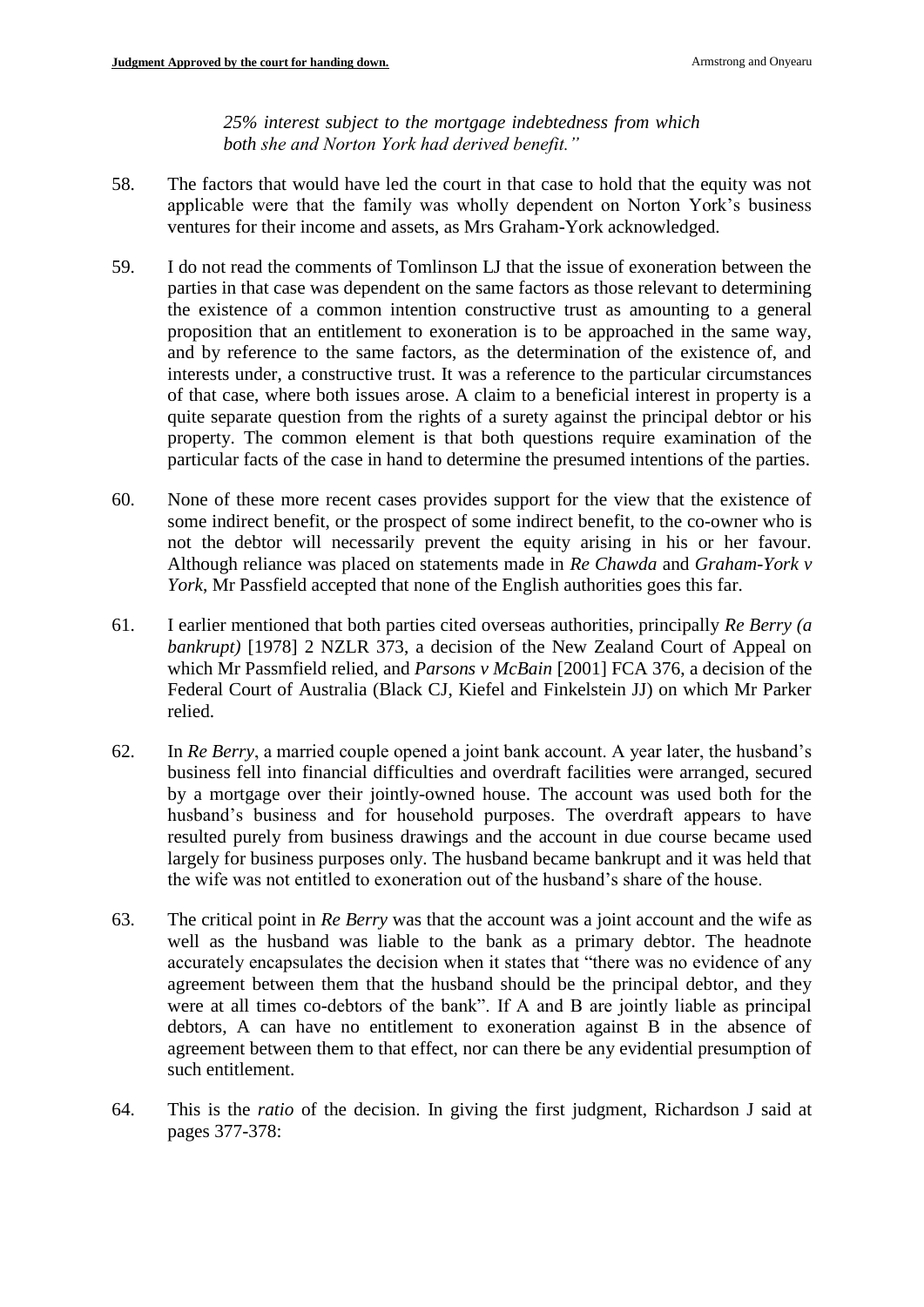*"I can state my conclusions in this case quite shortly. Here, husband and wife were at all times co-debtors to the bank and later to the nominee company. There is nothing in that relationship of co-debtor to warrant the implication that as between themselves, one is principal debtor and the other is secondary debtor. It is not a case where a wife charged her property or pledged her credit and the husband received the loan moneys. They entered into the transactions jointly. They were jointly liable and they incurred liability in consideration of advances made an accommodation given to them jointly. And there is no evidence of any agreement between husband and wife that one should be principal debtor. In my opinion the mortgage transactions, whether taken on their own or in conjunction with the operation of the joint account, did not give rise to any obligations by the husband to the wife. In these circumstances I consider there is no room for the application of the principle of exoneration."*

- 65. Richardson J analysed, correctly in my view, the equity of exoneration as applicable to sureties and referred to *Paget v Paget* and *Hall v Hall*, as well as *Halsbury's Laws of England*  $(3<sup>rd</sup>$  ed.). By contrast, in the case before him, the husband and wife mortgaged jointly-owned property to secure "advances or accommodations made or given to them jointly and received by them jointly". They were two-way transactions involving the lender and borrowers and they "did not involve three distinct parties (the lender, the principal debtor, and the surety) which is the essence of the surety situation."
- 66. Richardson J went on to consider at page 378 "the rights of husband and wife *in relation to a joint bank account*" (emphasis added), identifying the circumstances in which as a matter of law one of them will, as between themselves, have primary responsibility for any liability on the joint account and whether such circumstances existed in the case before the court. He said that the concern is "to ascertain the intentions of the parties in their particular circumstances and in relation to the events that have arisen." He identified as the starting point "what inferences may properly be drawn as to common intention of *this* husband and *this* wife in relation to the opening and operation of the *joint* account" (emphasis added). He proceeded to consider the facts of the particular case and concluded from them that the family home was a joint asset and the joint account and mortgage were "joint responsibilities". In this context, he referred to English cases concerned with joint accounts, such as *Jones v Maynard* [1951] Ch 572, *Gage v King* [1961] 1 QB 188, *Re Bishop* [1965] Ch 450.
- 67. Somers J delivered a concurring judgment to similar effect. He too started with the proposition that the "equity of exoneration is an incident of the relation between surety and principal" (page 382). He referred in some detail to the speech of Lord Selborne LC in *Duncan, Fox & Co v North and South Wales Bank* (1880) 6 App Cas 1, where he identified the three classes of case "in which the relations *between codebtors* may be such as to entitle one to cast the liability, as between them, on the other or others" (emphasis added). Mr Passmfield placed particular reliance on the following passage at pages 384-385: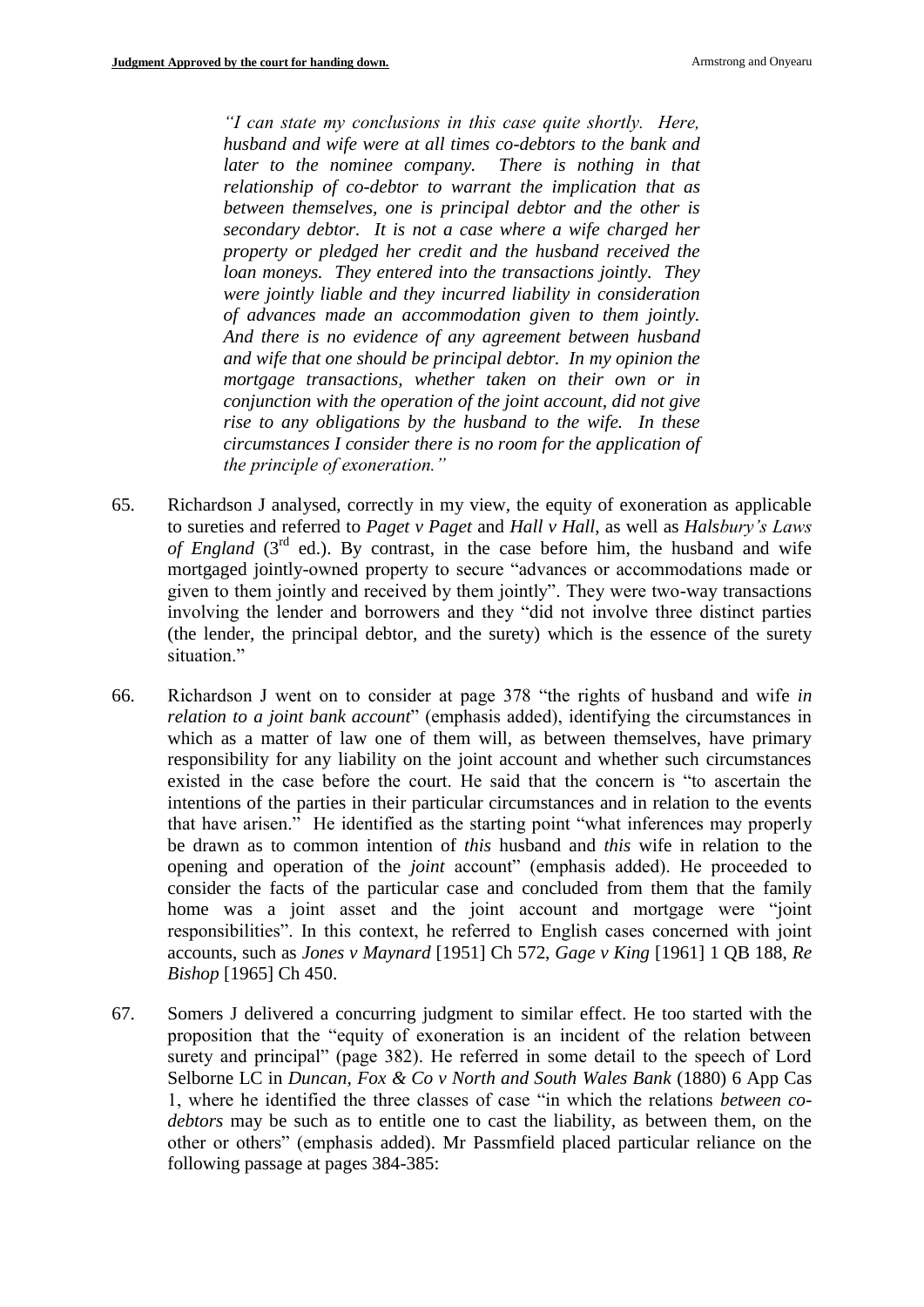*"The statements of principle contained in those cases and the suggestions as to the proper inferences to be drawn reflect both the position of a wife in relation to property before the Married Women's Property Act 1882 and a social climate wholly different from the present. While as between strangers the simple question, who got the money, may afford a ready and just solution, its potency as a solvent in the case of a joint account of a housewife and mother in New Zealand in the 1970's is not so apparent. It necessarily involves the proposition that husband and wife intended to enter into legal relations, such intent being an actual intention or – denied by Paget v Paget [1898] 1 Ch 470 – a presumed intent."*

68. Somers J continued at page 385 that where there was no expressed intention by the parties and no facts warranting any other inference, the starting point was that adopted by Diplock J in *Gage v King* that "arrangements *involving a joint account between husband and wife* are not meant to be attended by legal consequences during the subsistence of the marriage" (emphasis added). In the same context, in another passage on which Mr Passmfield relied, Somers J said at page 385:

> *"The same type of consideration is involved in a determination, if such be necessary, of whether the withdrawals were for the sole benefit of the husband. On that point, however, there is evidence. The account appears to me to have been opened as a matter of convenience to both parties each of whom, for a time, paid in moneys and made withdrawals. It then became for practical purposes an account into which the husband paid the profits of his business and withdrew moneys to support it. The evidence does not suggest it was a general business account. It became in fact an account concerned with a vital feature of the family life – the earnings of the husband – and a buttress of that business from which such earnings were derived. To assert that the wife had no benefit from the withdrawals is to take too narrow a view."*

69. In my judgment, the appellant in this case cannot derive support from *Re Berry*. As is clear from both reasoned judgments, the analysis was concerned only with the position as regards a joint account on which both spouses were primary debtors. The legal relationship between the parties was fundamentally different from that of primary debtor and surety, as the judgments expressly acknowledged. This is how the Federal Court of Australia viewed *Re Berry* in *Parsons v McBain*, where the Court said at [20]:

> *"The equity of exoneration is an incident of the relationship between surety and principal debtor. It usually arises where a person has mortgaged his property to secure the debt of another, whether or not that other has covenanted to pay the debt. However, it will also arise in a case where, although not an actual suretyship, the relationship is treated as one of suretyship."*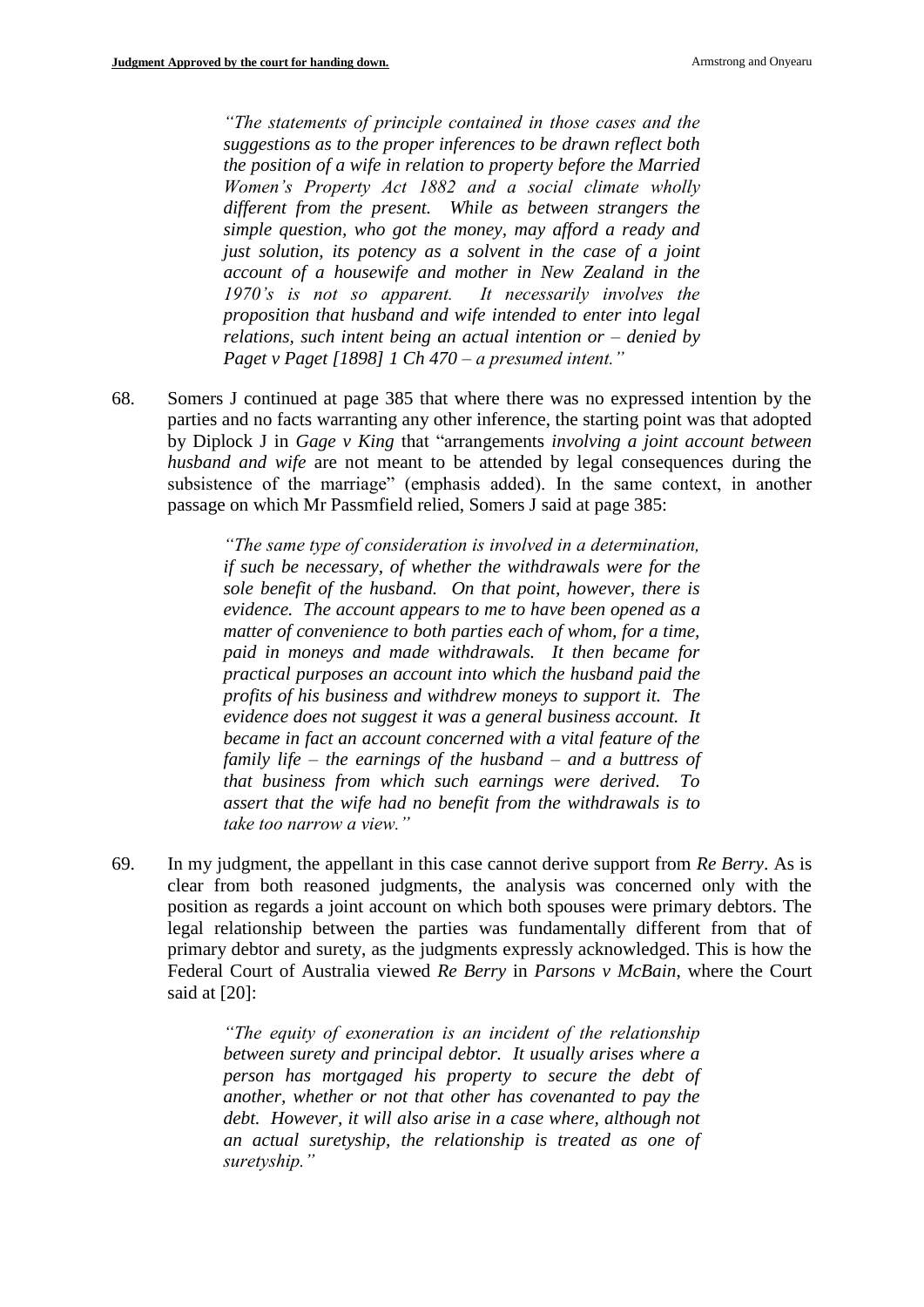- 70. By contrast, *Parsons v McBain* is directly in point. The appellant wives were held to be entitled to the equity of exoneration as against the half shares of their husbands in their respective matrimonial homes. The husbands, who were brothers, worked with their parents in the family transport business. It needed funds to stay afloat and each of the brothers took out loans to finance contributions to the business, secured in each case, with the consent of their wives, on their respective matrimonial homes. The loans were used to pay existing creditors of the business, including rental payments on truck leases and the bank overdraft. Notwithstanding this support, the business failed and the brothers were made bankrupt.
- 71. In deciding that the wives were entitled to the equity of exoneration, the Court said:

*"22. The trial judge denied to each appellant the right of exoneration because she had received "a tangible benefit" from the 1992 mortgage. The benefit, which might more accurately be described as an expected benefit, was that, by putting money into the partnership business, the business might survive and, as put by counsel for the trustee, that would bring "home money to put food on the table and clothe the children".*

*23. If a surety receives a benefit from the loan, the equity of exoneration may be defeated. So, if the borrowed funds are applied to discharge the surety's debts, the surety could not claim exoneration, at least in respect of the benefit received. But the benefit must be from the loan itself. The question suggested by the Lord Chancellor of Ireland is: "Who got the money": see In re Kiely (1857) Ir Ch Rep 394, 405. In Paget v Paget [1898] 1 Ch 470 both the husband and the wife "got the money" and this prevented the wife claiming exoneration.*

*24. The "tangible benefit" referred to by the trial judge will not defeat the equity. It is too remote. In any event, the exoneration to which a surety is entitled could hardly be defeated by a benefit which is incapable of valuation, and even if it were so capable, the value is unlikely to bear any relationship to the amount received by the principal debtor."*

- 72. Mr Passfield submitted that the decision in *Parsons v McBain* was flawed because it failed to recognise that the equity reflects the presumed intentions of the parties and depends on inferences to be drawn in the circumstances of the case and because the enquiry "Who got the money?" is too narrow an approach, as shown by Scott J's judgment in *Re Pittortou*.
- 73. I do not accept these criticisms. The reference to *Paget v Paget* shows that the Court was not asking, literally, "Who got the money?" but was focussing on whether the wives obtained the benefit of the loan or, at least, a benefit from the loan. The only benefit identified was indirect and too remote and was, in any event, incapable of calculation. This was an insufficient basis for concluding that the presumed intention of the parties was to share the burden of the loans equally.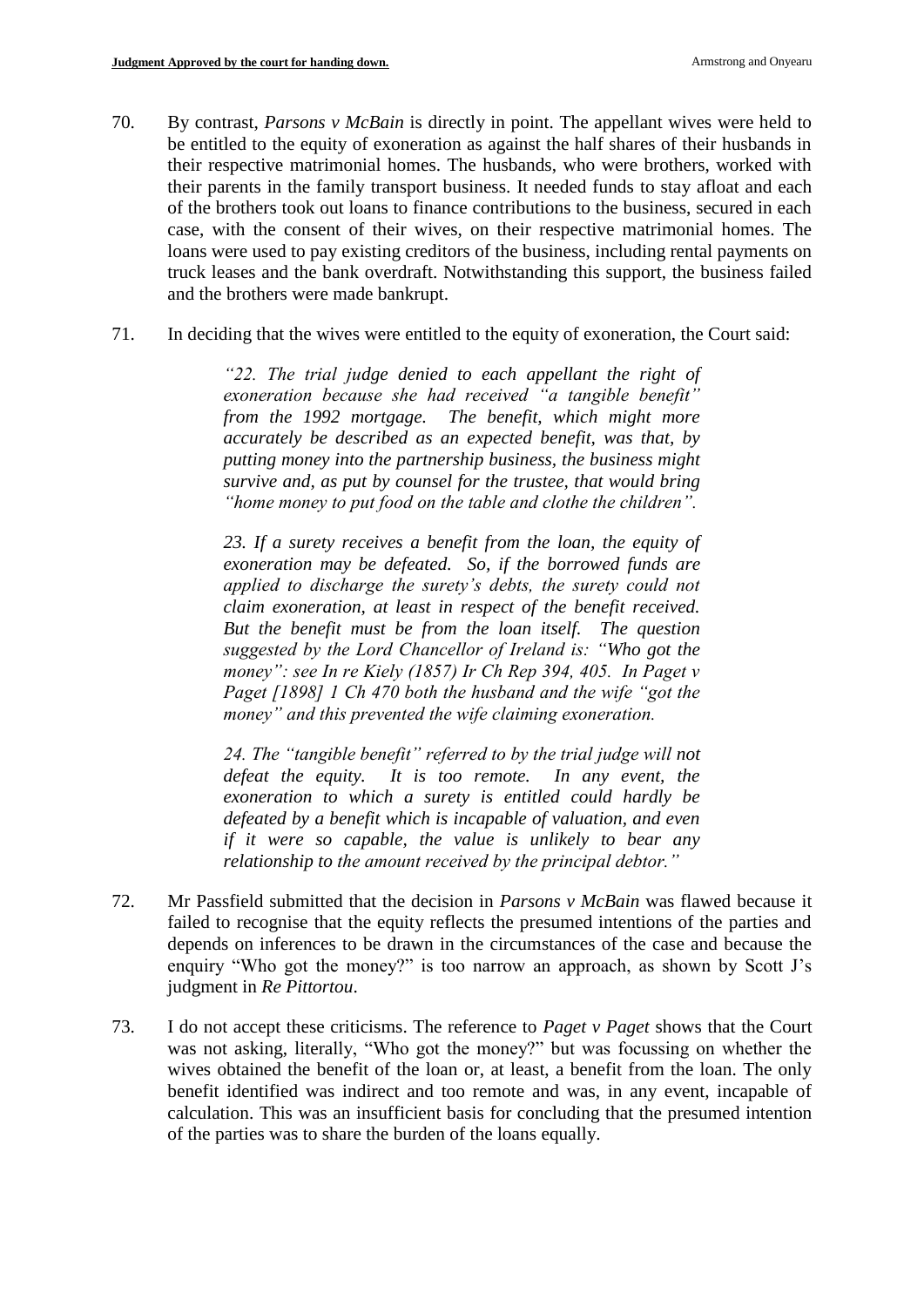- 74. Mr Passmfield also relied on two other overseas decisions. In *Siu v Malahon Credit Co Ltd* (4 Nov 1987, unreported), the Court of Appeal of Hong Kong held that Madam Siu was not entitled to the equity as against the half-share of her co-habitee in the flat they jointly owned. The flat was mortgaged by them to secure general banking facilities, the mortgages reciting that "the Mortgagors have applied to the Bank to grant to the Mortgagors General Banking Facilities in connection with the Mortgagors' business." Madam Siu's case was that, notwithstanding this recital to the mortgages, the loans were used exclusively by her partner. The Court of Appeal rejected her case, holding that there was insufficient evidence to rebut the recitals. It is therefore a case that turns entirely on its own facts and is no assistance on this appeal.
- 75. In the other case on which Mr Passfield relied, *Canada Inc v Doctor* (12 Dec 1997, unreported), Ferrier J sitting in the Ontario Court of Justice held that the equity did not apply in circumstances where the husband had used loans secured on the jointlyowned matrimonial home to make investments which, by reason of certain tax advantages enabled him to repay quickly the mortgage loan taken out by the husband and wife jointly to finance the purchase of the matrimonial home. The judge said that the wife benefitted directly from the loan because, although she had no interest in the investments, her equity in the property was increased significantly and directly. As it seems to me, this was a case where on the facts there was a clear and direct link between the loans secured on their joint property and the benefit received by the wife.
- 76. In my judgment, none of these overseas authorities calls into question the approach that has been adopted over a long period up to the present day by the English courts, and indeed the decision in *Parsons v McBain* is a recent affirmation of it.

## *Should the law be changed?*

- 77. The central submission of Mr Passfield on behalf of the appellant trustee is that, in the absence of evidence of an actual contrary intention, the equity of exoneration does not apply to co-habiting couples where they operate as a family unit and the surety cohabitee receives an indirect benefit from the indebtedness of the other co-habitee. If the indebtedness has been incurred to pay the creditors of the business of one cohabitee, thereby (it is hoped) saving the business from insolvency and, in consequence, creating the opportunity for that co-habitee to earn an income which will at least in part be applied for their joint benefit, it is wrong to infer an intention that the equity is to apply. To do so in the present case, submitted Mr Passfield, is "fundamentally inconsistent with the relationship which spouses bear, or ought to bear, to one another in their family affairs in current times". This formulation adopts Walton J's comment in *Re Woodstock*, cited by Scott J in *Re Pittortou*.
- 78. I start from the position that the equity of exoneration is part of the law relating to sureties, entitling the surety to relief as against the principal debtor, unless the evidence establishes a contrary intention or the circumstances of the case lead to an inference that the equity is not to apply. This has applied as much to co-habiting couples, married or unmarried, as much as it has applied to other co-owners.
- 79. I am not persuaded that the law in this area should be changed to accommodate what is said to be the relationship between co-habiting couples in their family affairs in current times, still less what that relationship ought to be. Couples arrange their financial and family affairs in an infinite variety of ways. There is no standard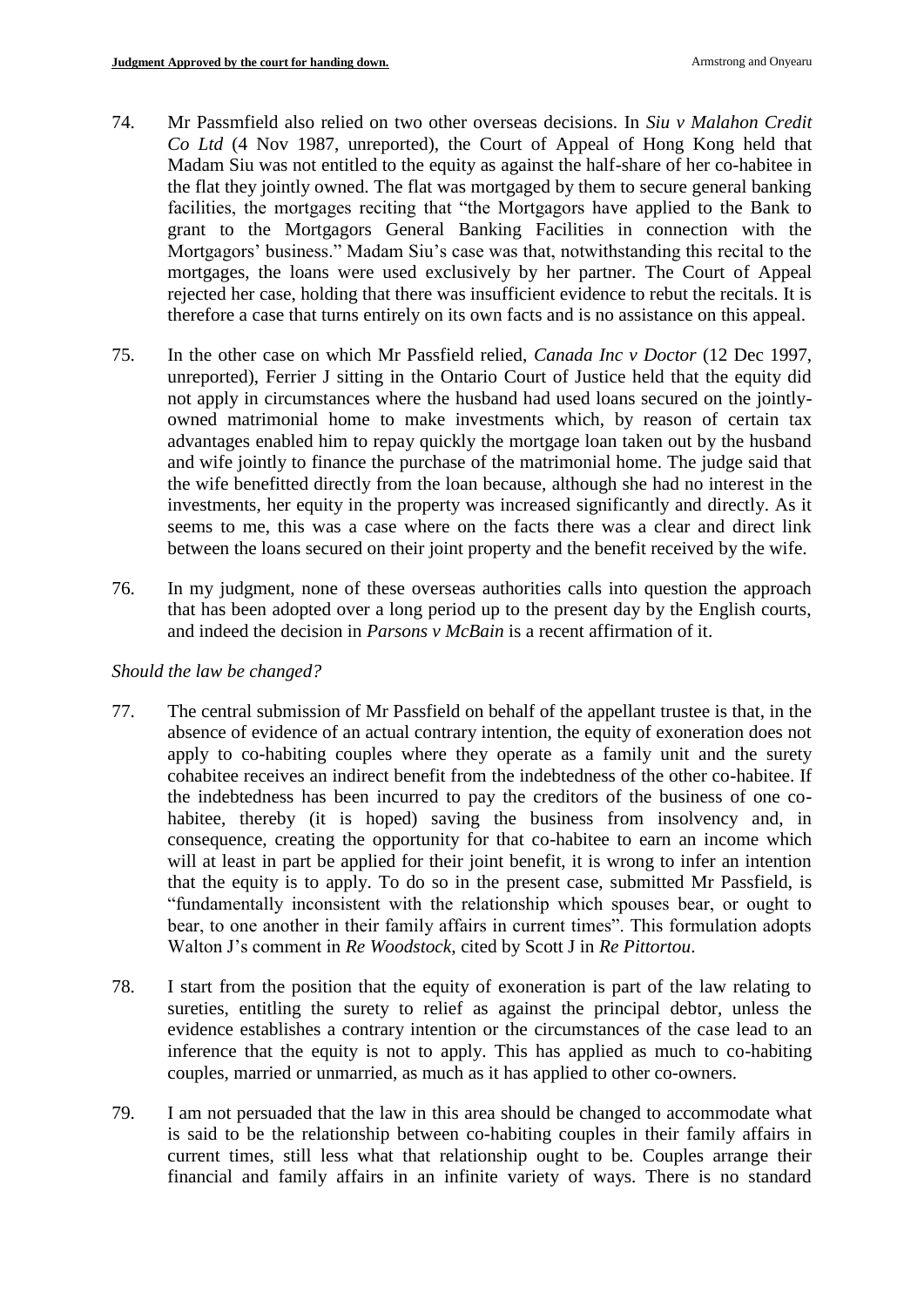template, nor is it any business of the courts to suggest that there is a particular way in which couples ought to arrange these matters. Some couples completely share their income and other financial resources, while others keep them rigidly apart, and there are many variations between those ends of the spectrum. Nor do I find the concept of operating as "one family unit" a helpful, or even usable, test. Most families operate, in some senses, as a unit but that says nothing about their financial affairs or arrangements. Some families, as in *Re Chawda,* no doubt pool all their resources and liabilities, but that finding is based on an examination of the evidence in the particular case. It does not proceed from an assumption as to how families operate or ought to operate.

- 80. The clear trend in the law has been to provide financial emancipation to women and to enable couples to keep their property and financial affairs separate to such extent as they desire. The reforms started by the Married Women's Property Acts 1870 and 1882 took many years to complete. For example, it was only in 1973 that a wife could elect to have her earned income taxed separately from that of her husband and it was not until 1990 that completely separate taxation was introduced for wives and husbands. It is consistent with this trend that the law should continue to treat couples separately where one stands surety for the debt of the other, unless the circumstances or the evidence show otherwise.
- 81. The question whether an indirect benefit is sufficient to displace the right to exoneration is applicable as between all debtors and sureties, although in practice, of course, the issue of indirect benefit is most likely to arise in the case of co-habiting couples.
- 82. It is clear from the cases that English law has not regarded an indirect benefit to be itself sufficient to deny a right of exoneration to the surety. Mr Passfield rightly did not submit that *Re Chawda* went that far: there was very much more than indirect benefits in that case. The benefit must be direct or closely connected to the secured indebtedness. I regard the judgment of Morgan J in *Day v Shaw* as consistent with this, and there is nothing inconsistent in *Graham-York v York*. This is the approach adopted by the Federal Court of Australia as recently as 2001.
- 83. An indirect benefit of the type relied on in this case is far from certain to accrue. In the present case, any benefit was subject to a double contingency: first, that the firm would survive and, secondly, that it would be profitable. Further, the intention as regards the equity is to be inferred as at the date of the transaction. As at that date, the prospect of benefit was wholly uncertain and incapable of any valuation. As the court said in *Parsons v McBain* at [24], "the exoneration to which the surety is entitled could hardly be defeated by a benefit which is incapable of valuation, and even if it were so capable, the value is unlikely to bear any relationship to the amount received by the principal debtor." In general, the benefits must be capable of carrying a financial value: in my judgment, *Cadlock v Dunn* was correctly decided, and Mr Passfield did not submit otherwise.
- 84. I should add that I do not accept the open-textured approach advocated by Mr Parker. While each case requires a careful examination of the facts, I do not consider that the court should simply looks at all the circumstances of the case and decide the appropriate inference to draw, without the guidance of principles to ensure consistency of approach.